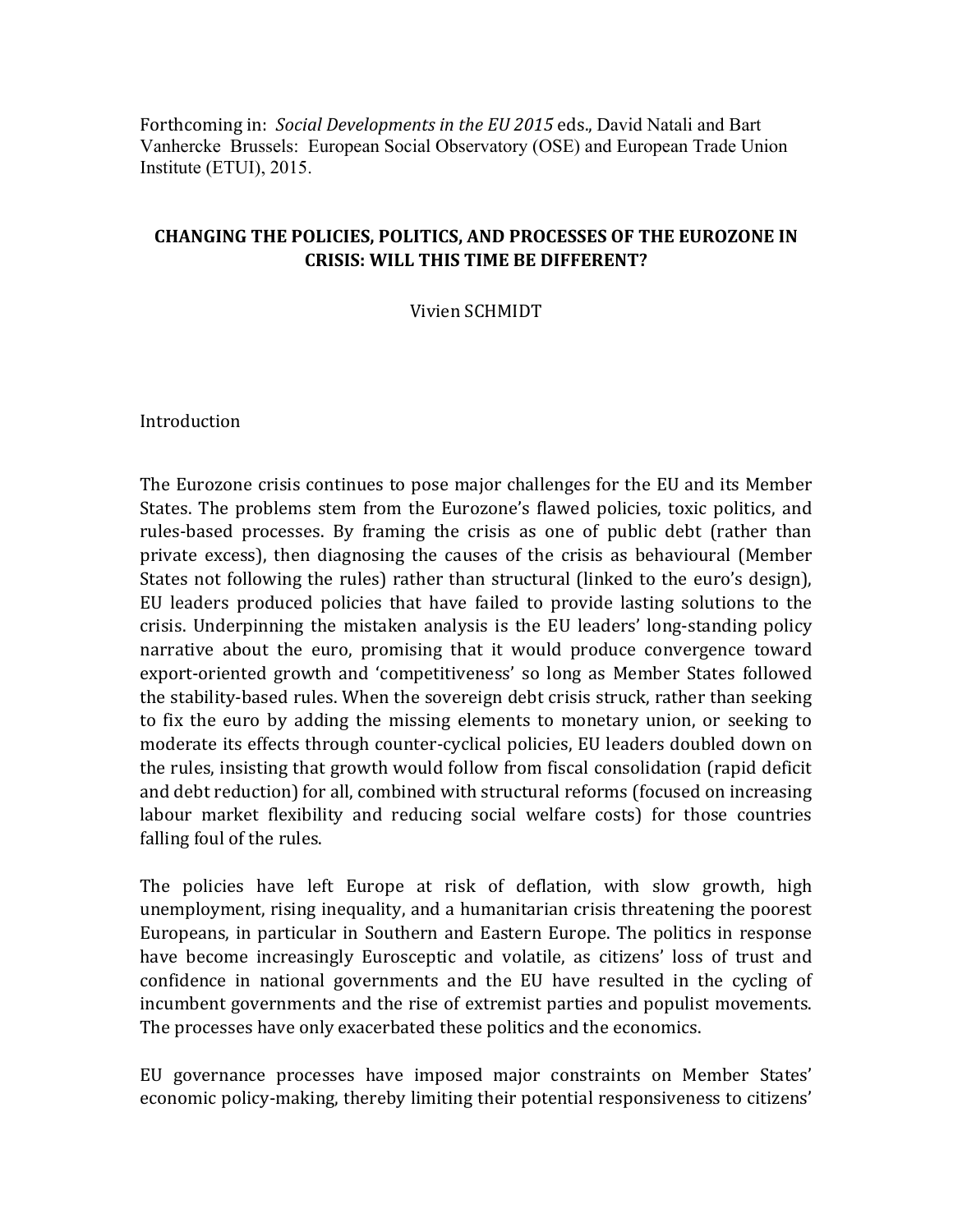concerns at the same time that they have upended the  $EU's$  long-standing institutional balance. Eurozone decision-making has combined excessive intergovernmentalism (as the overly dominant European Council turned the Commission into a secretariat while sidelining the European Parliament) with growing supranationalism (as the European Central Bank (ECB) 'saved the euro' in exchange for Member State austerity and structural reform while the Commission took on an expanding role in fiscal surveillance). The resulting EU policy-making processes have involved 'governing by the rules' and 'ruling by the numbers,' through macroeconomic stability-based rules setting specific numerical targets for deficits and debt, with austerity and structural reform mandated for those who fall foul of the rules and numbers.

For all this, 2014 may very well come to be seen as a watershed year for the EU. The European Parliamentary elections, in which for the first time the leader of the winning majority was appointed President of the EU Commission, may serve to reinforce the influence of the European Parliament (EP) while increasing the political legitimacy of the Commission and, thereby, its autonomy vis-à-vis the Council. Moreover, politics have come back in not only through the EP election campaigns across the EU but also via the Council, as some Member States contested the rules and pushed for greater flexibility in the processes. As for the Commission, it has become more and more flexible over time in its interpretations of the rules, even as the ECB has successively reinterpreted its mandate—both for better results. The problem is that all EU actors have essentially reinterpreted the rules 'by stealth': by not admitting it in their discourse. Although such incremental changes to the rules do help, they cannot solve the crisis, especially because the silence about the need for change cuts off debate about what could and should be done.

So the question is whether significant changes in the policies, politics, and processes will take place in 2015. The EU has a new EP, a new Commission with a new Commission President, a Council with some new faces, and the recognition by all and sundry that the EU economy remains in trouble. But will this time really be different, with EU actors taking the bold steps necessary to solve the crisis once and for all? The response to the Greek crisis in July 2015 suggests not. And little is likely to change in any case with regard to the overall policy programme until EU leaders change their policy narrative about the euro and about the sources of growth, which demands significant investment as well as a loosening on the demand side rather than continued austerity or even just stability. Tinkering around the edges of the policies and the narrative is not likely to be enough.

In an effort to suggest ways in which this time could be different, this chapter offers proposals for further European economic integration, discussing the challenges and opportunities, possible economic initiatives, and suggestions for revamping fiscal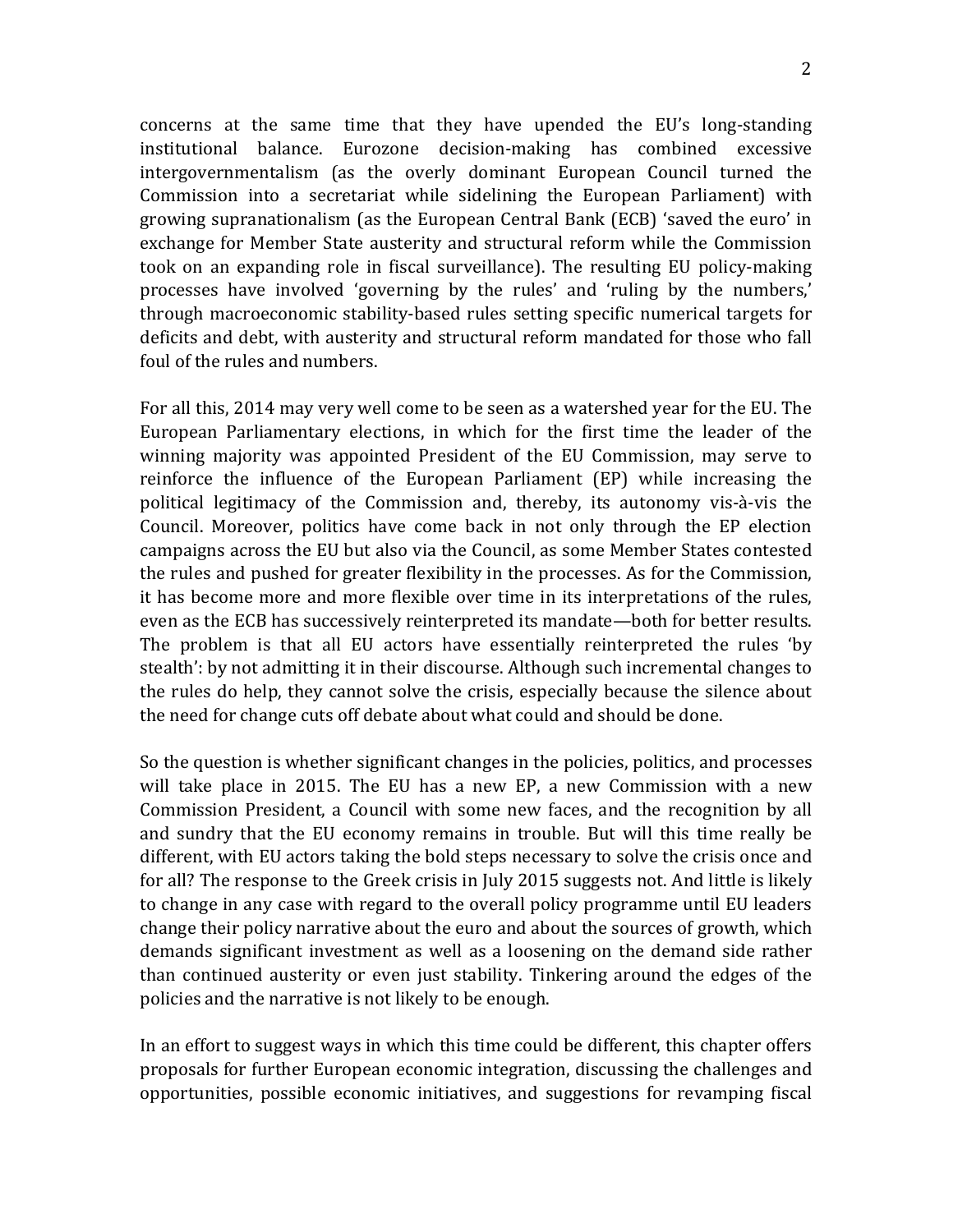surveillance as well as decentralising the European Semester. The chapter ends with thoughts about how to rethink the future governance of the Eurozone as well as European Union governance. It begins with an analysis of the problems of Eurozone policies, politics, and processes.

# **1 Challenges Posed by the Eurozone Crisis: Policies, Politics, Processes**

#### 1.1 The Problems of the Eurozone

The problems for the Eurozone go back to its beginnings in the Maastricht Treaty in the early 1990s. Member States at that time gave up monetary sovereignty without setting up a common pool of centralised resources. Instead, fiscal responsibility remained within the Member States along with the long-established principle of Member State responsibility for covering the social costs of adjustment. Whatever the reasons—such as a desire to maintain control over national budgets and resources or a fear of having to pay for the mistakes of others—this meant that the Eurozone was unprepared to respond to a major crisis. But having no mechanism in place once a crisis of this magnitude struck was a major challenge. It required vision and courage, both of which turned out to be in short supply.

With the economic crisis beginning in 2008, instead of imitating the US and the UK, with an aggressive monetary policy, major fiscal stimulus, and an immediate cleanup of the banking sector, the Eurozone had a passive monetary policy, introduced a stimulus that was stopped too soon, and paid little attention to the banking sector. Furthermore, when the sovereign debt crisis hit in 2010, the monetary authorities (ECB) continued to deploy a restrained response, the political authorities (Council) pushed fiscal tightening, and EU institutional actors generally, fearing the financial markets' response, did not make private creditors bear the losses, which were transferred instead to in-country public authorities (and taxpayers) (see, e.g., Mody 2015). Moreover, in exchange for the creation of loanbailout mechanisms to provide 'economic solidarity' for countries at risk-the European Financial Stability Facility (EFSF) and the European Stability Mechanism (ESM)—EU Member States signed up to ever-more rigid legislative pacts and treaties.

Fiscal austerity and belt-tightening followed across Europe. Moreover, for countries in trouble, loan bailouts were provided at punishing interest rates without any initial debt restructuring and with programmes mandating rapid deficit reduction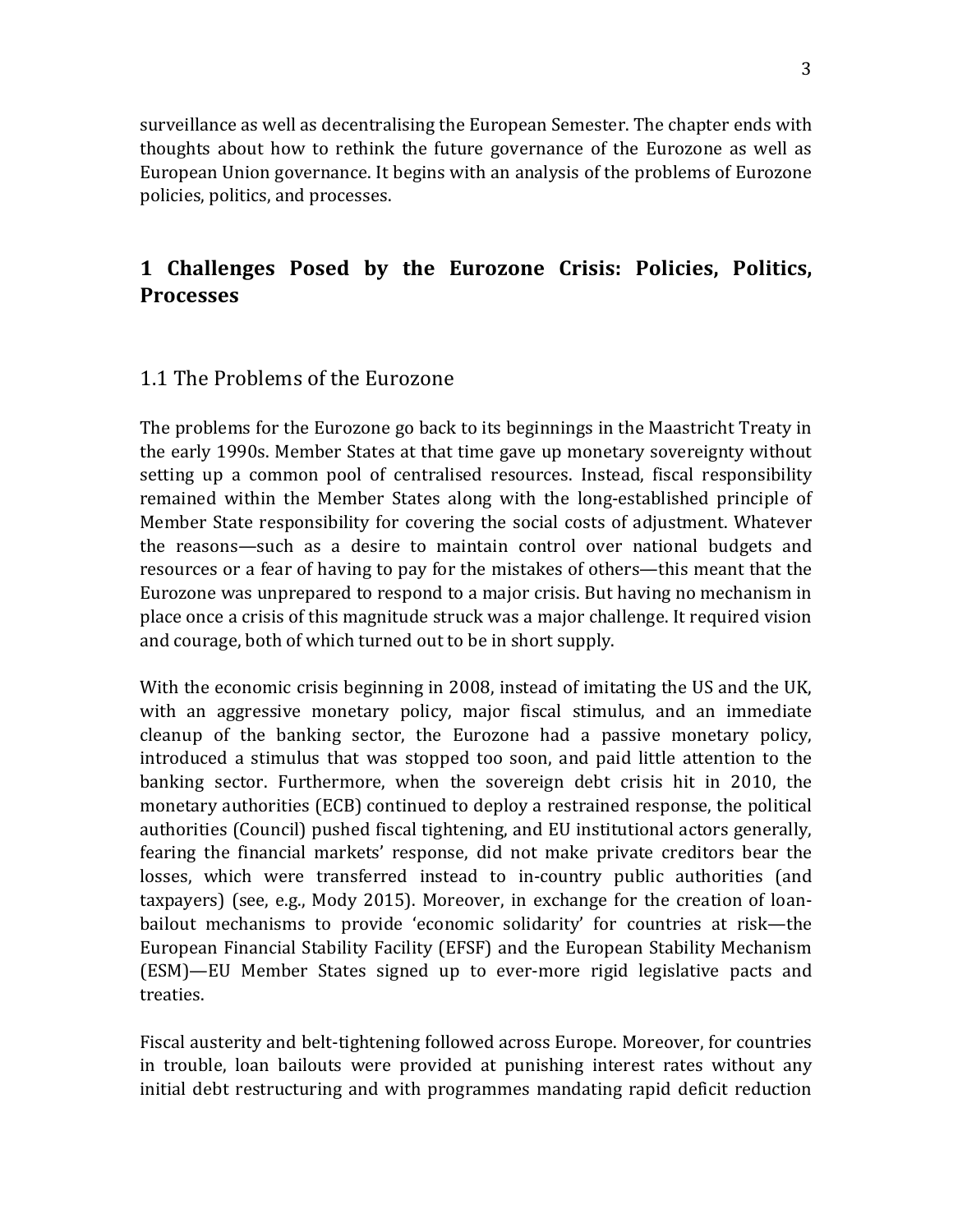and structural reforms. For countries at risk of needing a programme, policies of rapid deficit reduction were also implemented. In both instances, the demand for rapid deficit reduction guaranteed that governments would engage in across-theboard cuts that reduced growth prospects not only in the short-term—through significant economic contraction that massively increased unemployment and debtto-GDP ratios—but also in the medium-term by cutting education (see Agostini and Natali, this volume), training, and R&D support. Additionally, government reductions in public sector wages, pensions, social assistance, healthcare (see Stamati and Baeten, this volume) and other public services also brought social injustice to the level of a 'humanitarian crisis.' The poorest citizens of these countries found themselves without access to adequate nutrition, affordable healthcare, or shelter while increasingly high unemployment produced waves of emigration of the more highly skilled, especially youth (see reports by Council of Europe 2013, Caritas Europe 2015, and the EP 2015).

As a result, after over five years of austerity and structural reforms, the EU is still in the midst of economic crisis. Although the worst moments of the crisis—between 2010 and 2012—may be behind us, the crisis continues to burn, if more slowly, in the face of deflationary pressures, continued high unemployment, with poverty (Frazer et al. 2014) and human rights violations (Council of Europe 2013; European Parliament, 2015) making for a tangible increase in 'human misery' across Europe.

#### 1.2 The Eurozone's Flawed Policies

The Eurozone's problems can be blamed largely on the flawed policies that have contributed to the EU's poor economic performance. These policies involve failures with regard to crisis framing, diagnosis, choice of remedies, and a lack of deep solutions. 

The first of the failures stems from the  $(mis)$ framing of the crisis as one of public profligacy, which was inappropriately generalized from the case of Greece. For all other countries, the problem was rather one of private debt resulting from the massive overstretch of the banks, the increasing indebtedness of households, and the mispricing of sovereign risk by the markets (De Grauwe and Ji 2012; De Grauwe 2013; Blyth 2013). But framing the crisis as one of public debt in the periphery fueled resistance to any form of deeper economic integration on the fears that it would create a 'transfer union' in which Northern Europeans would pay for debts accrued in the South.

The second failure is the (mis)diagnosis of the problem as behavioural, seen as emerging from the Member States' failure to follow the rules of the Stability and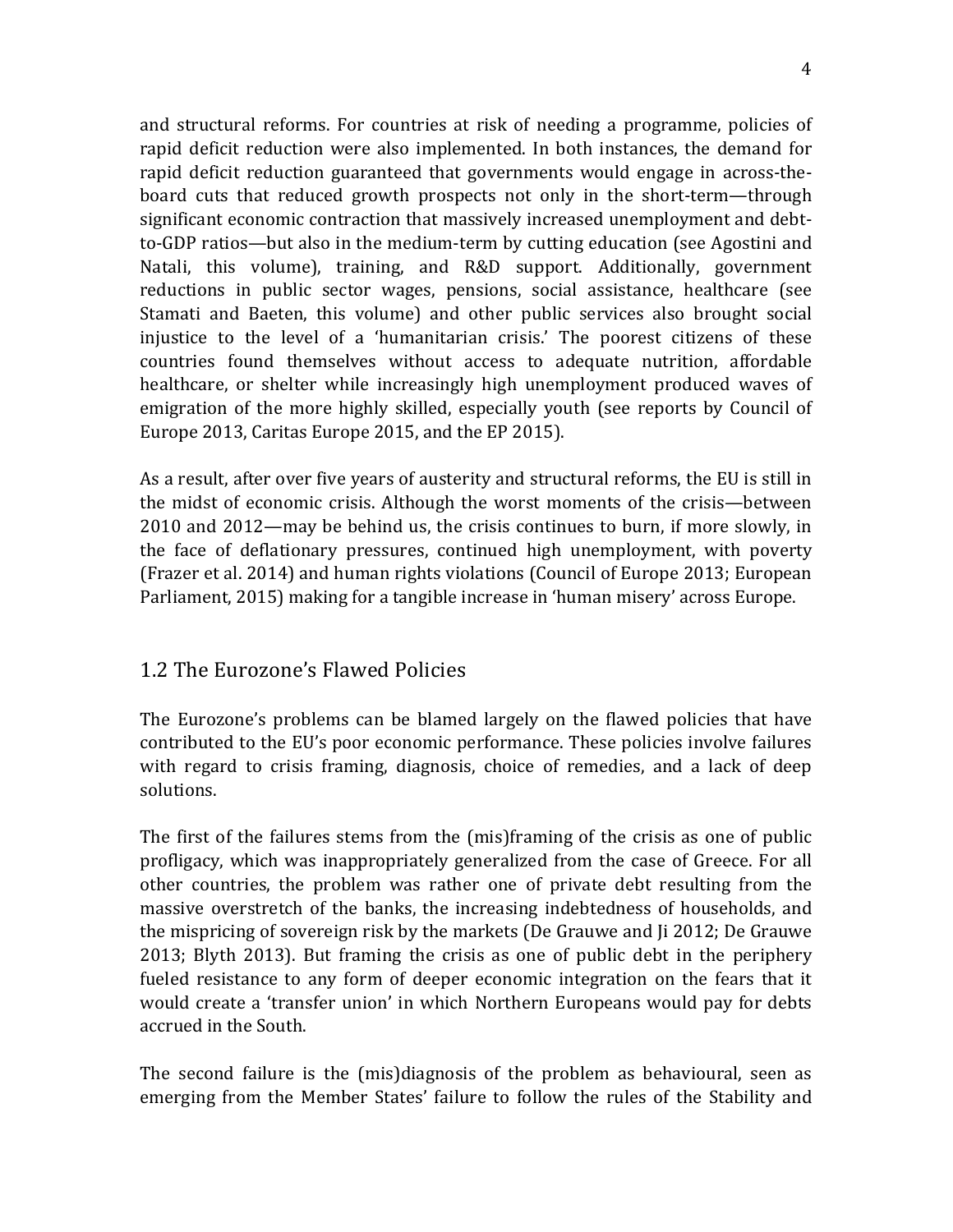Growth Pact (SGP) (Jabko 2015). Throughout the 2000s, Member States in the periphery like Spain and Ireland were models of rule following, in contrast to countries like Germany and France, which broke the rules in the mid-2000s (albeit for good reasons, i.e., not to cut spending in a recession). The real problem was structural, in which the ECB's 'one size fits none' inflation-targeting monetary policy produced increasing divergence rather than convergence between surplus and deficit countries (Enderlein et al. 2012; De Grauwe 2013; De Grauwe and Ii 2013). Insisting that all countries tighten their belts at the same time to become more 'competitive' ignores the interdependence of surplus and deficit countries and the moving average problem at the heart of such efforts (e.g., Skidelsky 2013; Matthijs and Blyth 2011; Wolf 2013). Moreover, the policies themselves are fundamentally asymmetric in effect, since even if they might work for the export-led model of Northern Europeans, they leave Southern Europe with no alternative other than to enter into a never-ending downward spiral of wage repression (Scharpf 2013, 2014a).

The third failure comes from the chosen remedies, centered on pro-cyclical policies of 'sound' money, budgetary austerity, and 'structural reform,' instead of countercyclical policies that could have generated growth through macroeconomic stimulus, industrial investment, and socioeconomic support (Scharpf 2012, 2013, 2014a; De Grauwe 2013). The continued problems for Member States under surveillance or in programmes had much less to do with their indebtedness or 'competitiveness' than with the 'sudden stop' of market finance, itself due to the uncertainly generated by EU leaders' pronouncements or (in)action with regard to deeper European economic integration (Jones 2010, 2015a).

The ultimate failure results from the lack of adequate solutions that leave an incomplete risk pool and insurance mechanism put in place more by default than design (Schelkle 2015; Jones 2015b). While critiques of the Eurozone as unworkable because it is not an Optimum Currency Area (OCA) are legion (e.g., Eichengreen 1991, 2012; Feldstein 1997), they all tend to assume by definition that the EU cannot share risk the way equally heterogeneous entities like the United States do through fiscal federalism (Henning and Kessler 2012). But although the EU will certainly never become a federal state like the US, there are many ways to deepen economic integration so as to make it more robust in terms of weathering asymmetric shocks and the pressures of the global financial markets. Alternative solutions would have been to complete the monetary union with a financial union (Jones 2015b) or even a fiscal union through some form of debt mutualisation (e.g., Eurobonds) plus macroeconomic stabilisers (e.g., an unemployment fund—Dullien 2012—or a 'cyclical adjustment fund'—Enderlein et al., 2013).

The results of these policies speak for themselves in terms of their effects on citizens'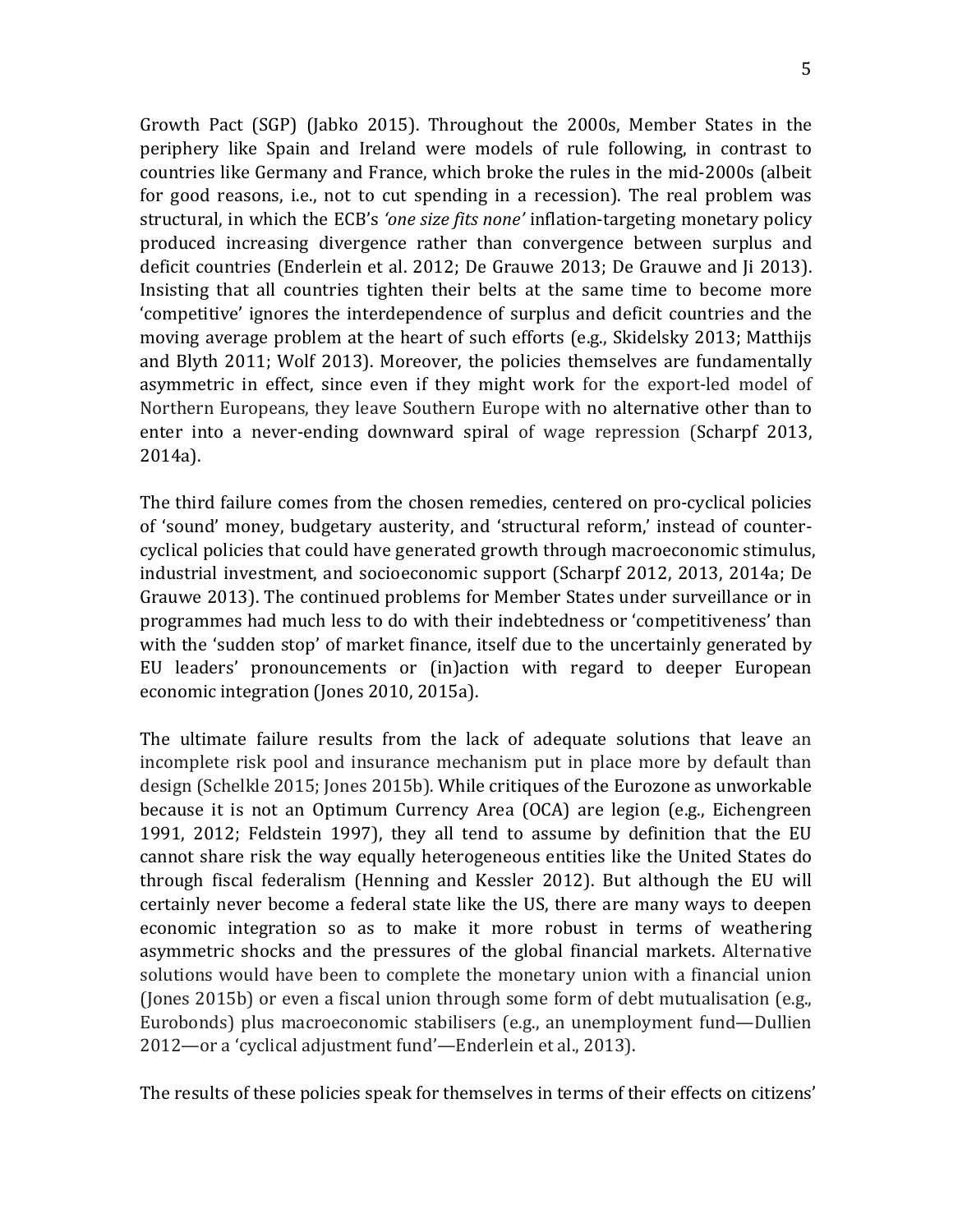welfare, health, and job prospects. Youth unemployment was at 20.9% in the euro area as a whole in March 2015, with over  $40\%$  in Italy (at  $43.1\%$ ) and over 50% in Spain  $(50.1 \%)$  and Greece  $(50.1 \%)$  in January) (Eurostat 2015). A Council of Europe report (2013) concluded that austerity programmes in response to the crisis had undermined human rights in key areas, largely as a result of public social spending cuts, and especially in countries under international bailout programmes—e.g., the Troika demand that public spending on health in Greece not exceed 6 percent of GDP. For 2014, moreover, a Caritas Europe report (2015) detailed the extent of the problem, finding that more than 1/3 of the population in five EU Member States were at risk of poverty or social exclusion and one in three children live in poverty in 14 of the 28 EU countries. Additionally, a European Parliament (2015) report on seven countries detailed the slashes in spending on education, the transfer of health costs from state to citizen and the reversal in gains in citizen health along with a massive rise in unemployment. Most damning was the finding that spending cuts tended to 'impose horizontal and indiscriminate cuts across the policy areas they targeted, to meet financial savings that were determined in advance' (Ibid), rather than specifically target the wasteful uses of public resources. State administrative capacity in such countries has naturally been negatively affected by the cuts as well as by freezes in public sector wages. More generally, public investment in infrastructure has stalled across the Eurozone area, thanks to the 'golden rule' or 'debt brake' that Member States adopted as part of the rules—which also acts as an impediment to growth and competitiveness.

#### 1.3 The EU's Increasingly Volatile Politics

As the Eurozone's economic performance has worsened, citizens' attitudes towards both their national governments and EU governance have declined dramatically. Citizen dissatisfaction has been fueled not only by the economics, however, but also by the politics in which seemingly apolitical decision-making processes at the EU level leave them little political recourse at the national level to change the policies (see Schmidt 2006). The result has been the increasing turnover of incumbent governments, the rise of new parties on the extremes, and a growing loss of trust in the EU and in national governments.

Increasing political volatility comes from citizens' perceptions that their preferences—whether expressed through the ballot box, social partnerships, social movements, or in the street—don't count (Mair 2013). The citizens' response to such perceived disenfranchisement has been to punish national politicians with growing frequency and intensity, leading to the increased cycling of incumbent governments (Bosco and Verney 2012). Disenchantment with national leaders has become the rule even in core countries, with France being a case in point: President Hollande has the lowest popularity rating of any president of the Fifth Republic (at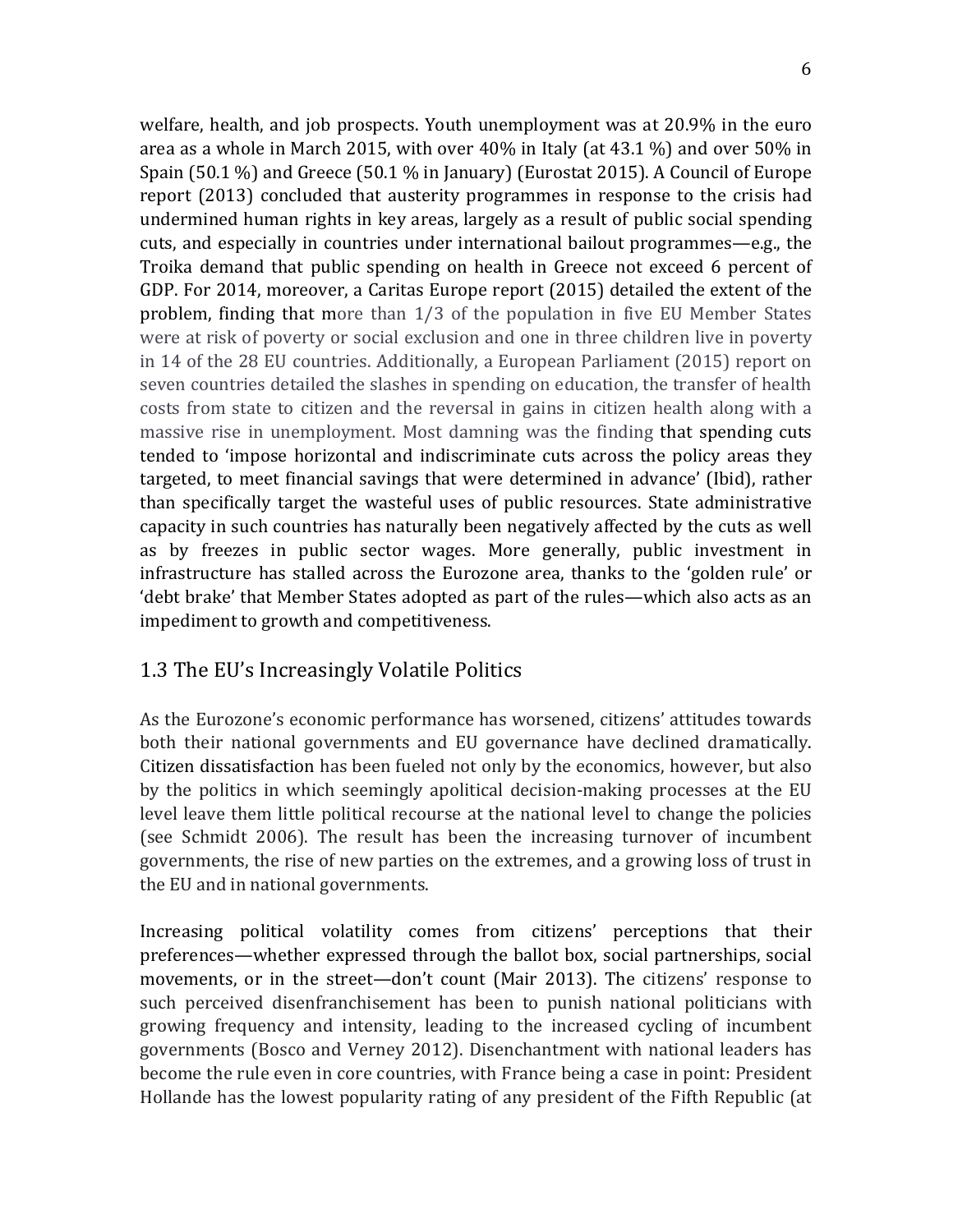12% in November 2014). Governments are generally more fragile, with governing majorities often on a knife's edge, while winning mainstream parties have been having more difficulty forming governments. Even more problematic for the EU has been the emergence of anti-democratic governments, as in Hungary, and the continuing rise of far right extremist parties, such as the neo-Nazi Golden Dawn in Greece, the True Finns and the Sweden Democrats.

Increasing Euroscepticism and anti-European feeling is part and parcel of the political volatility. This is evidenced not only by the rise of the hard right extremes but also of the less extreme populists on the right, the left, and in the centre. Notably, such parties can be found not only in the countries hardest hit by the crisis, in Southern and Eastern Europe. They include those largely unaffected by the crisis economically, mainly in Northern Europe and Scandinavia (Taggart, and Szczerbiak 2013; Usherwood, and Startin 2013) as well as in Germany with the meteoric rise of the AfD (Alternative for Germany) in 2014. Importantly, public disenchantment with the EU can also be found in the polarisation of views across national European public spheres, in particular between Northern and Southern Europe (Kriesi and Grande 2015). 

The only sign of light with regard to populist parties have been Greece's Syriza and Spain's Podemos (see Hyman, this volume). What has made these new parties credible to large portions of the electorate has not only been that they engage openly with difficult questions about the distribution costs of fiscal consolidation, but also the fact that their initial exclusion from power puts them in a good position to bring real renewal to their countries' politics and generate citizen-friendly 'structural reforms' focused on reducing corruption, improving tax collection, and promoting social justice. They oppose the continuation of austerity and structural reform programmes in their current form. With the electoral victories of Syriza to national office and Podemos to local office (most notably to the office of mayor of Madrid), their ability to deliver on their promises will be put to the test. For the moment, however, it is too early to say what effect they will have, although the protracted negotiations of Syriza with the EU on a new debt package suggest that they have not been able to change the Eurozone policy narrative or the agenda, much as they have tried. The main question for Syriza, then, will be whether it manages to bring much needed reforms to the country in the domain of anticorruption efforts, strengthening state administrative capacity, and collecting taxes despite the continued austerity demanded by the Eurozone leaders.

At the EU level, the results of the European Parliament elections were also a sign of the rise of euroscepticism. Notably, Marine LePen's Front National (FN) received the largest share of votes in France and Nigel Farage's Independence Party (UKIP) in the UK—although Prime Minister Renzi's massive 40% victory for the social democrats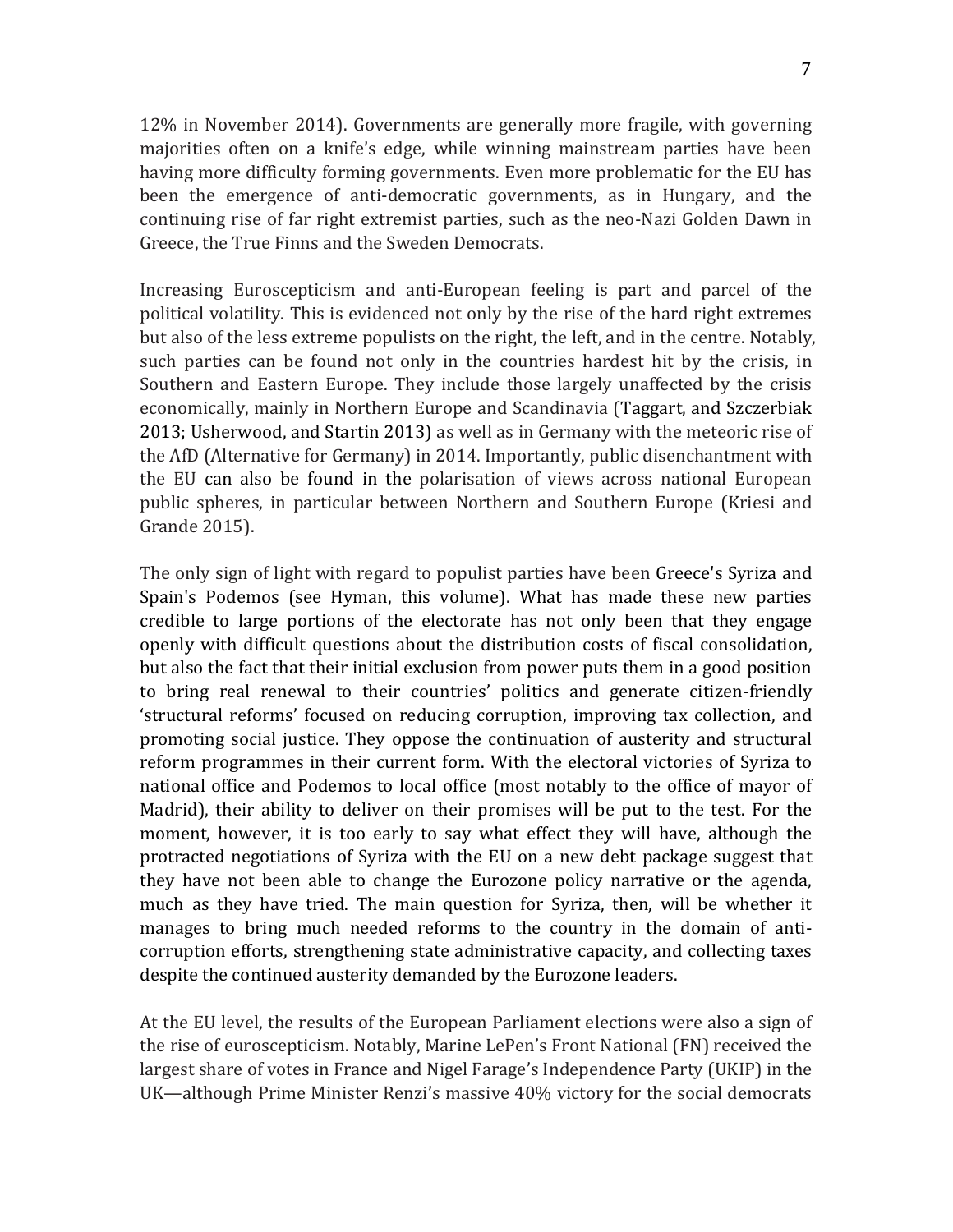(the PD, *Partito Democratico*) in the Italian contest (a first in the postwar history of Italy) suggests that all is not so dark. In the end, extremist parties now make up around 20% of Members of the European Parliament (MEPs).

Although the EP elections in 2014 did not do much to reverse the eurosceptic trend, they did stop the erosion in participation: the rate was only a half point lower than in  $2009$ , at  $42.54\%$  in  $2014$ . Despite the fact that national political concerns continued to dominate the vote, the debate was more centred on European issues. And the campaign itself was more politicised, thereby generating more citizen interest. EP parties ran their separate candidates for Commission President in EUwide campaigns and held televised debates, even though the results were mixed in terms of citizen interest or awareness. While a majority of voters were aware of the '*Spitzenkandidat'* in core European countries like Germany and France, most in the UK were not.

The problem of political legitimacy remains for the EP, however. The question is: how legitimate is a parliament for which 56.9% of the electorate have not voted? And how legitimate is that parliament when, among those voting, close to a third went for extremist parties that have little chance in national elections? The elections have left the EP with a thinning center hemmed in by extremists of the right and left. As a result, the majority will necessarily be made up of a 'grand coalition' of centre right, centre left, and liberals, under the leadership of a former Luxembourg Prime Minister who was also one of the longest standing members of the European Council. Under these circumstances, the politicisation of the EP, in which debates and votes would be more clearly identifiable along traditional right/left lines in order to give citizens a clear choice among parties on the left and right, has yet to occur.

In the interim, the 2014 EP elections have also been important for EU decisionmaking processes. The appointment by the Council of the leader of the winning party as Commission President has conferred a new political legitimacy on the Commission and its President, as he now is the directly elected representative of the people. This may help rebalance the institutional equilibrium of Eurozone governance.

#### 1.4 The EU's Rule-Based Governance Processes

As a result of the crisis, the EU's long-standing 'democratic settlement,' in which all EU institutional actors were involved in decision-making in their different ways, has become unbalanced. Intergovernmentalism became the primary mode of governance, eclipsing the Community Method. The European Council became the predominant institutional player in Eurozone governance, with the European Parliament mostly absent and the Commission largely subordinate to the Council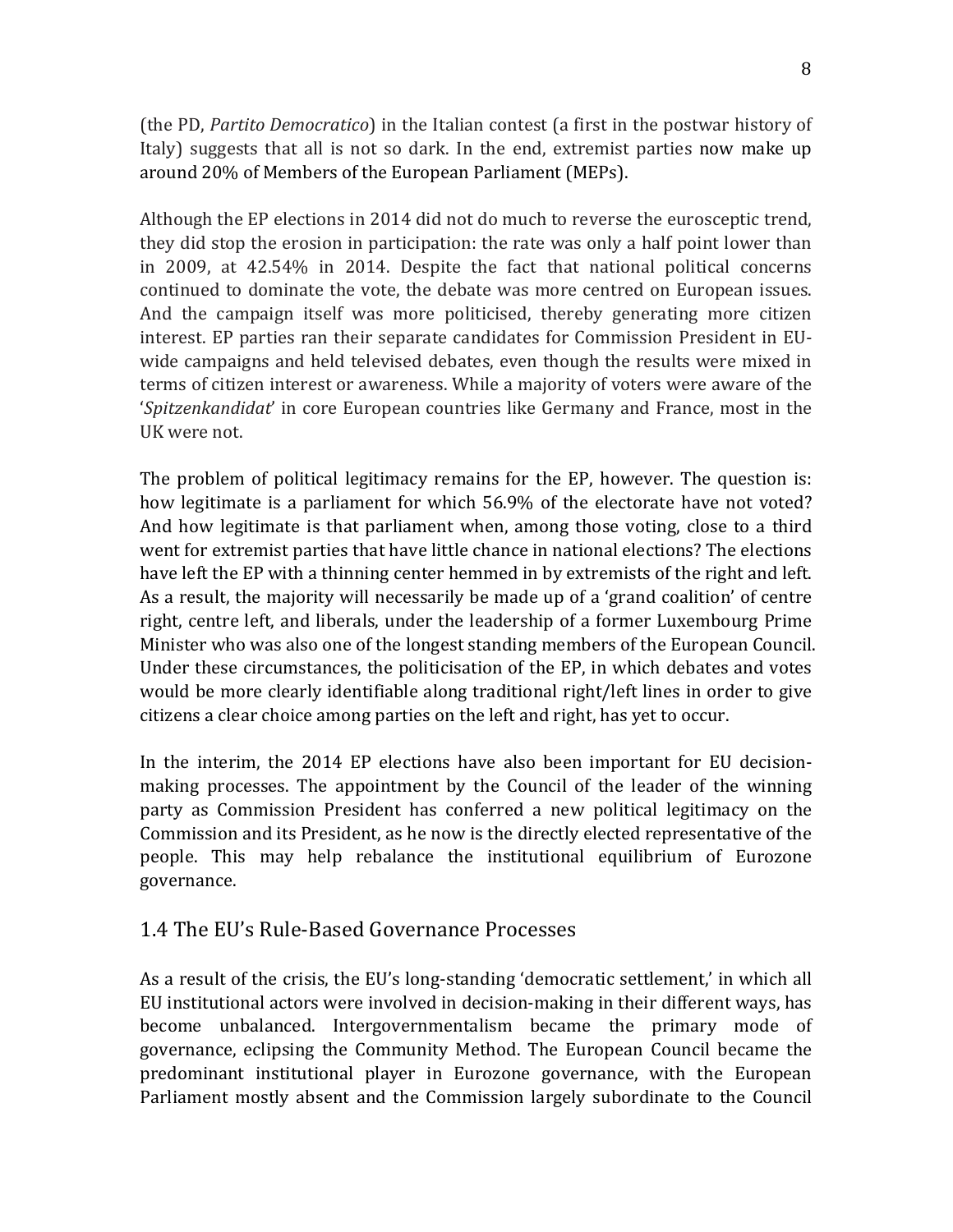(Fabbrini 2013; Schmidt 2015). This shift has led Habermas  $(2011)$  to warn against the dangers of 'executive federalism,' in which the tremendous shift of economic and budgetary power to the EU level has occurred without any concomitant increase in citizens' political involvement. 

Supranationalism has also increased significantly. Even as the Commission was weakened in its traditional role of initiator, it gained greater supranational powers of oversight in the context of the European Semester. Additionally, the ECB became arguably the most important actor when it came to responding to existential crisis moments, with its technical solutions accompanied by a political quid pro quo demanding the Member States to engage in fiscal consolidation and structural reform. Moreover, the ECB's new responsibilities with regard to the Banking Union and the Single Supervisory Mechanism (SSM) and Single Resolution Mechanism (SRM) all increase its supranational powers, adding yet another set of supranational regulatory and bailout bodies to those already established, such as the ESM and the soon out-of-business EFSF.

The growing predominance of these two modes of governance is the outcome of the reinforcement of rules-based governance during the Eurozone crisis. At the inception of the euro's sovereign debt crisis, European leaders became obsessed with rules, numbers, and pacts, including the 'Six-Pack,' the 'Two-Pack,' and the 'Fiscal Compact,' each more stringent on the nature of the rules, more restrictive with regard to the numbers, and more punitive for Member States that failed to meet the requirements. In the absence of any deeper political or economic integration, the EU ended up 'governing by the rules' and 'ruling by the numbers' in the Eurozone (Schmidt 2015). Austerity policies focused on rapid deficit reduction along with pressures for structural reform—often shorthand for reducing labour rights and protections—wreaked havoc on 'social Europe,' in particular in countries in the periphery under conditionality.

Slowly but surely, however, under pressure from deteriorating economies and increasing political volatility. EU institutional actors have been reinterpreting the rules by which they have been governing the economy. They have done this in a variety of ways, such as by expanding their mandate, shifting emphases, approving derogations, or increasing flexibility. But they have not done this formally. Instead, EU actors have been informally and incrementally reinterpreting the rules without admitting it in their discourse to the public. This has helped to slow the economic crisis but not to end it. The reinterpretation of the rules 'by stealth' has done little to reduce public disaffection. Nor has it done anything for social Europe, as poverty, misery, and inequalities rise, as unemployment stays unsustainably high, and as both skills and hopes are lost for an entire generation of unemployed youth. In the previous Commission (2009-2014), only the 'youth guarantee' represented a pro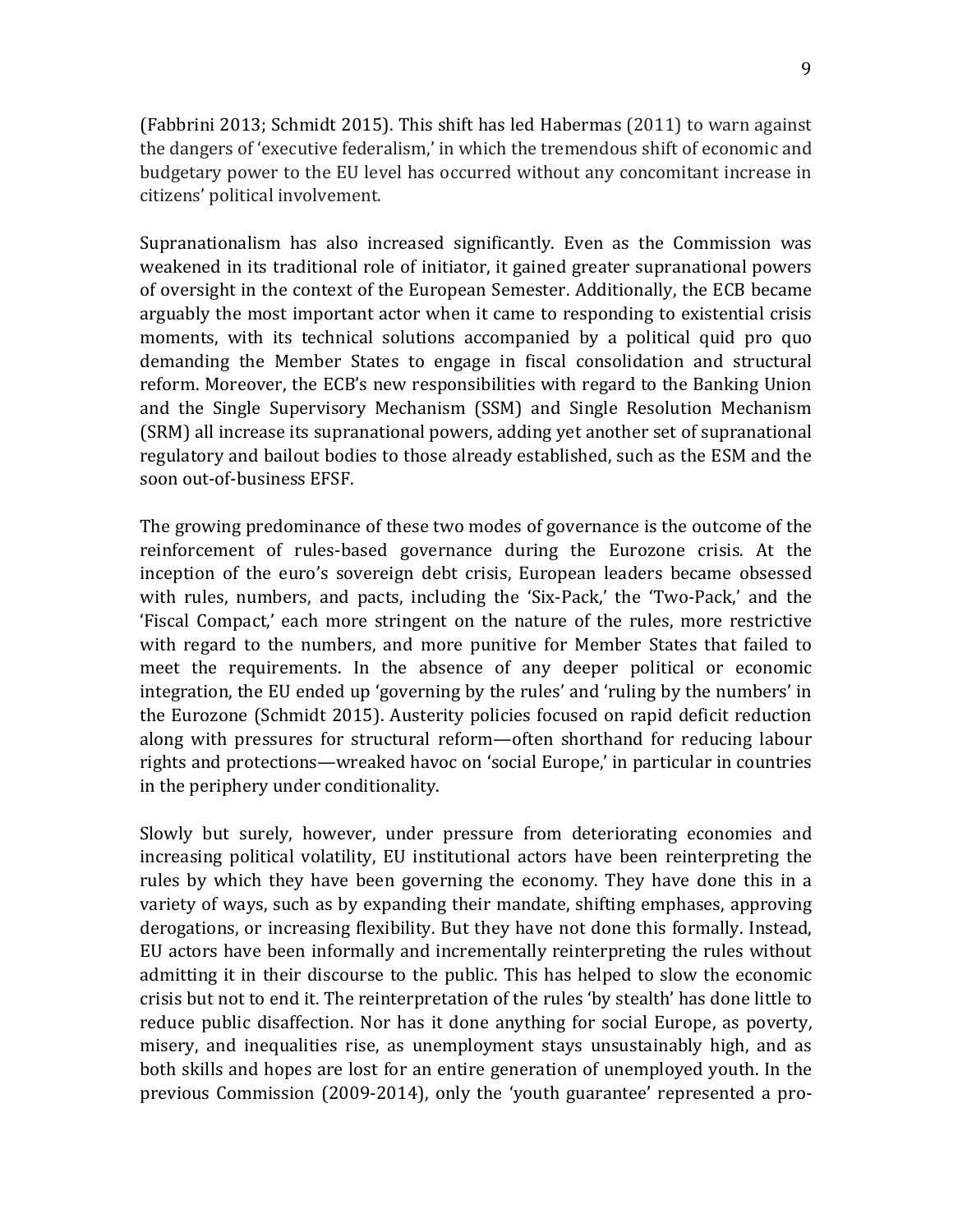active attempt to deal with the social policy problems generated by the economic policy for the Eurozone. In the new Commission, in contrast, the new 'investment plan,' which promises to raise  $\epsilon$ 315 billion for investment in the real economies of Member States, at least begins to address the problems of growth.

That said, reinterpreting the rules by stealth has enabled EU actors to bring about incremental changes that have kept the European economy alive, though not well. Austerity has slowly been abandoned in favor of moderation, with structural reform now the principal rallying cry.

The European Central Bank (ECB) has moved from 'one size fits none' rules for monetary policy—which exacerbated (rather than reduced) Member States' economic divergences—to 'whatever it takes' (in the famous phrase of ECB president Mario Draghi in July 2012). The pledge in 2012 to buy Member State debt if necessary and the promise in  $2014$  to engage in quantitative easing (begun in early 2015) has brought the ECB close to a lender of last resort in all but discourse (Buiter and Rahbari 2012)—although its Charter precludes full LOLR status. But although the seeming 'hero' of the crisis, the ECB's push for strict conditionality through austerity and structural reform as a quid pro quo for its intervention to stop market attacks has contributed to the Eurozone's economic slowdown and human misery. Moreover, the ECB also risks problems of political legitimacy when it sends secret letters to Prime Ministers threatening withdrawal of Central Bank support if they do not follow ECB demands. After the uproar in Spain in 2013 in response to revelations that Trichet had written to Zapatero, the issue again hit the headlines in November 2014 when it came to light that Trichet had written Irish PM Brian Lenihan a letter that essentially pushed the country into a harsh bailout package while protecting senior bondholders from losses in order to preserve confidence in the European banking system.

In the meantime, the Council has largely continued to govern by the 'one size fits one' rules of intergovernmental negotiation that have given the most powerful Member State (i.e., Germany) outsized influence to impose its preferences for everstricter rules (Jacoby 2015). This has unbalanced the traditional Franco-German 'couple' (Fabbrini 2013), with the Council now dominated by Germany in coalitional alliances with other Northern and Central Eastern European leaders. But even though Germany has kept up a discourse focused on austerity and structural reform, it has intermittently agreed to instruments of deeper integration and added growth to its stability discourse as well as, in 2014, flexibility. Notably, though, Chancellor Merkel claimed in a June speech to the Bundestag that flexibility was already embedded in the rules, so there was no need to change them. During 2014, France and Italy in particular pushed the Council for even more flexibility, politicising the budgetary oversight process of the 'European Semester' without, however, actually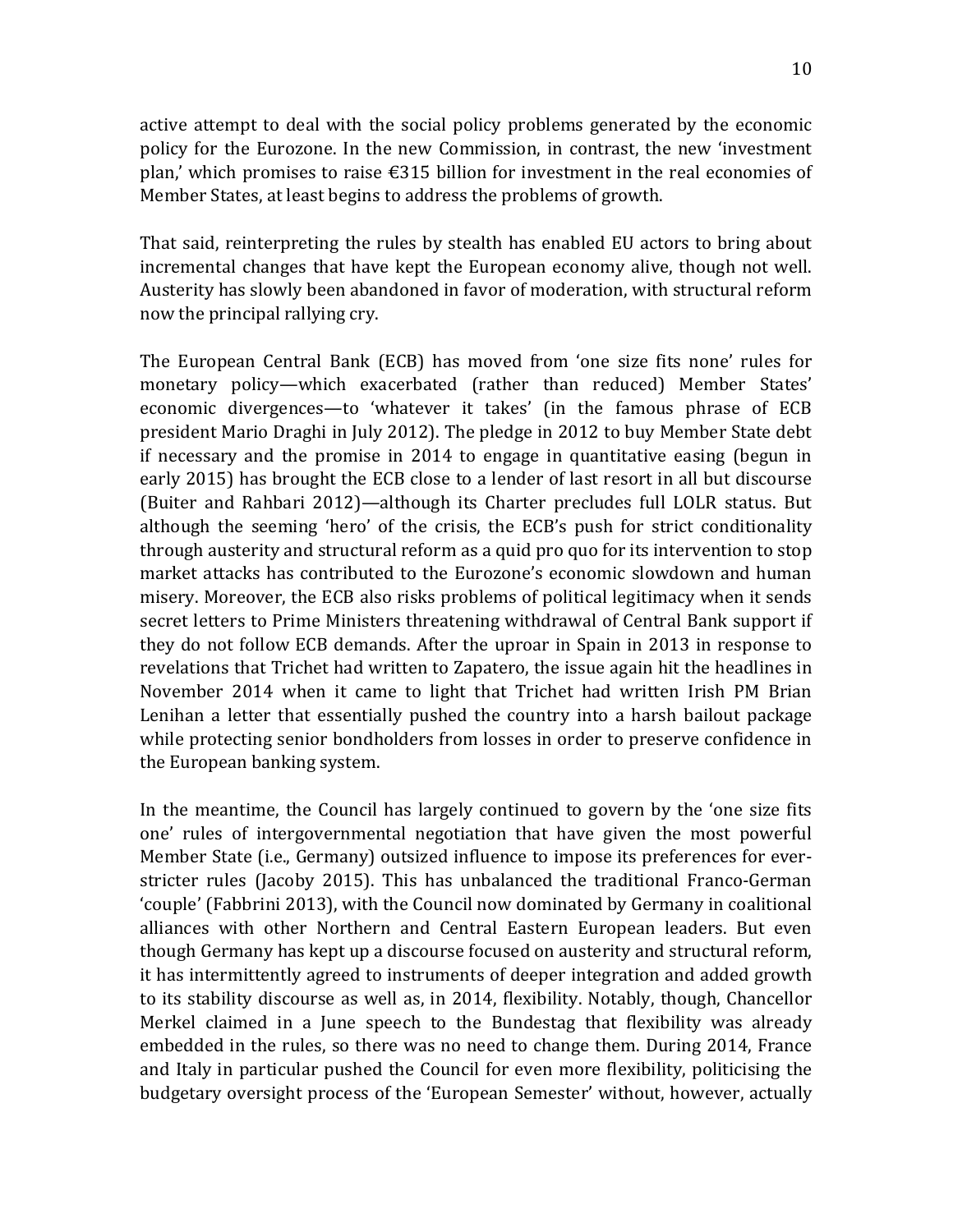contesting the stability rules and numerical targets. Such politicisation was part of a game to legitimise themselves to national constituencies by ensuring ever more flexible rules-reinterpretation while using the EU's outside pressure to keep up the internal push for reform. But although this strategy may have helped them legitimise their reform packages at home, it at the same time turns the EU into the scapegoat, and adds further grist for the populists' mill.

In all of this, the EU Commission has taken on the role of enforcer. In the absence of real remedies to the crisis, such as a fiscal union or Eurobonds, the Commission was stuck with searching for solutions 'like the drunk who looks for his lost keys under the lamp post' because 'that's where the light is' (Mabbett and Schelkle 2014). Recognizing this reality, as economic output performance deteriorated, the Commission increasingly made exceptions and flexible adjustments for nonprogramme countries, as in 2014 when it gave France and Italy further extensions on meeting the deficit criteria. But the Commission consistently denied its flexibility publicly—emphasizing its strict and uniform enforcement of the 'one size fits all' rules of budgetary oversight—so as to circumvent the political pressures and objections from pro-austerity Council members.<sup>1</sup>

The story has been different for programme countries. In the IMF's  $(2013, p. 13)$ critique of the Greek bailout, it condemned the Commission for 'the focus of its reforms more on compliance with EU norms than on growth impact.' A similar critique was echoed in a June 2014 report by the French Commissariat on Strategy with regard to the European Semester, suggesting that the efficacy of the approach 'merits discussion' (Nicolaïi and Valla 2014, p. 16). In fact, although the European Semester process became more open over time with regard to including social issues in considerations and recommendations (Zeitlin and Vanhercke 2014), these were not necessarily translated into action by Member State governments. The heavy emphasis on rapid deficit reduction was most apparent in the Commission's Annual Growth Surveys, beginning with the 2011 report which put fiscal consolidation first, addressing unemployment through labour market reforms second, and leaving other more growth-friendly and socially concerned actions to third place. This ensured that Member State governments would address the deficit above all other things, largely without concern for growth or social justice. Notably, only in the 2015 Annual Growth Survey, written in November 2014 in view of the arrival of a new Commission, was the order reversed, with investment coming first (European Commission, 2014).

Finally, even though the European Parliament (EP) continues to have almost 'no size at all' in terms of setting policy, its critiques of Council and Commission action along

<sup>1&</sup>lt;br>
<sup>1</sup> See Olli Rehn's blog at http://ec.europa.eu/archives/commission\_2010-2014/blogs/rehn/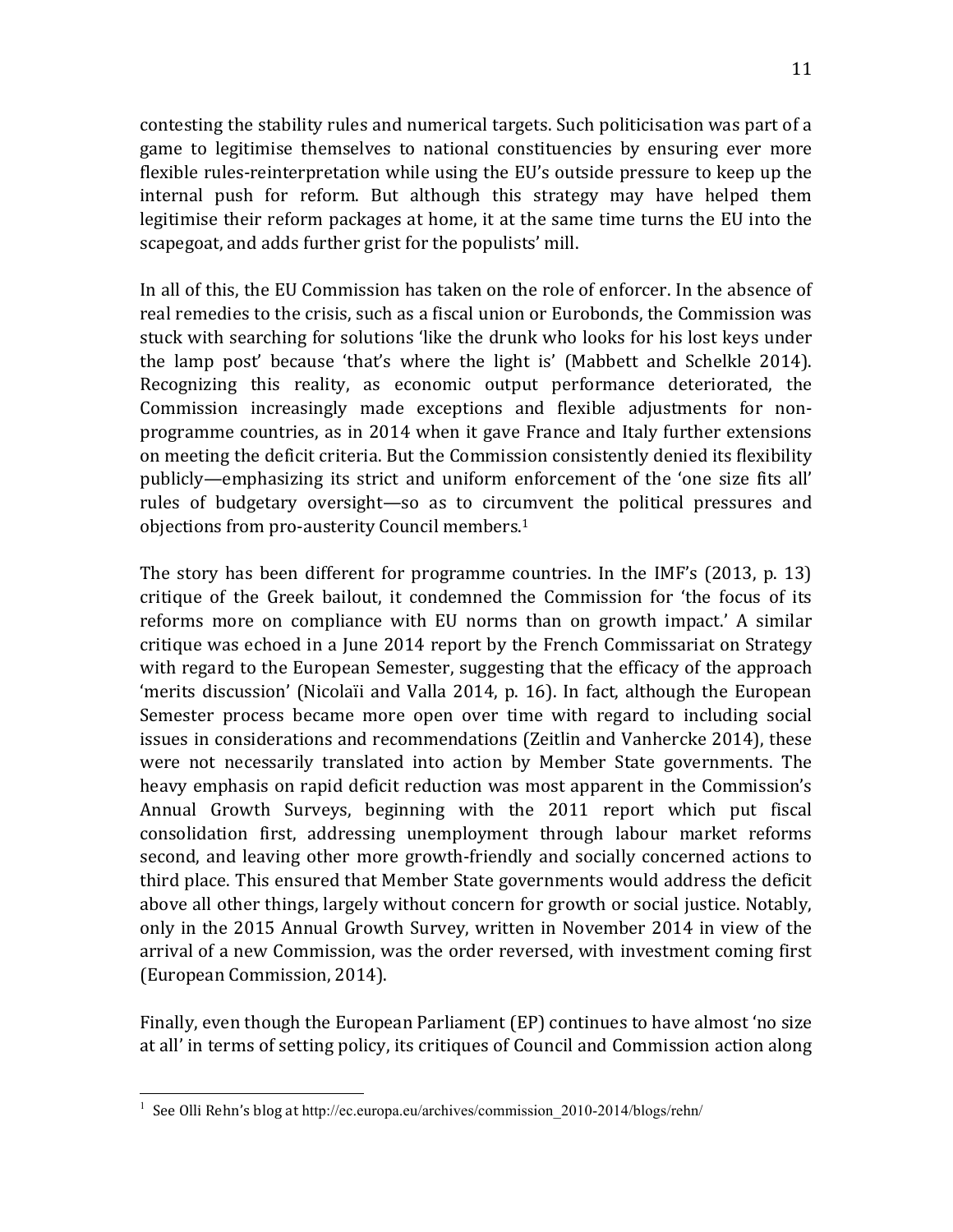with its successful push to have the appointment of Commission President linked to the winning party in the  $EP$  elections has ensured it an increasing presence, if not yet influence over policy.

So where does the EU go from here? Incremental changes to rules are not the bold kinds of actions required to move Europe beyond the crisis once and for all. But they are for the moment all that is possible. In what follows, therefore, I make a few recommendations for further reinterpreting the rules along with EU actors' roles.

# **2** Further European Economic Integration, but How?

The new realities of 2015 present a number of challenges and opportunities. The opportunities come from the potential rebalancing among EU institutions that follows the EP elections. The challenges follow from the continuing problems related both to the Eurozone's economics and politics.

# 2.1 Today's Challenges and Opportunities

The question for today is whether and how the Eurozone, with a new Commission and new institutional leaders, can provide some fresh solutions by changing the policies, politics, and processes. Avenues already exist. Debates among political leaders in the Council have produced agreement that growth is to be the focus of economic policy, albeit not to the detriment of stability, and that flexibility is acceptable, so long as it remains within the established rules. The new Commission President has proposed an Investment Fund (see the chapter by Myant, this volume) and a range of other initiatives. Unfortunately, little in terms of lasting solutions providing deeper integration has been introduced into official discussions. However, there are a lot of ideas already out there, as EU institutional actors, think-tanks, academics, and some Member State leaders have already suggested a number of different ways forward.

The new realities of  $2015$  may also offer new opportunities to break the institutional impasse. The inauguration of new institutional leaders, with a new Commission headed by the leader of the newly elected majority in the EP, is promising with regard to restoring the institutional balance in the EU as a whole. Eurozone governance needs to become like most other areas of EU legislation, which means it should mainly use the Community Method for legislation. This would mean giving the EP more 'size' by bringing it into all Eurozone decisionmaking, while reducing the intergovernmental dominance of the Council in Eurozone governance. The EP's new direct connection to the Commission not only may give the directly elected representatives of EU citizens more voice in Eurozone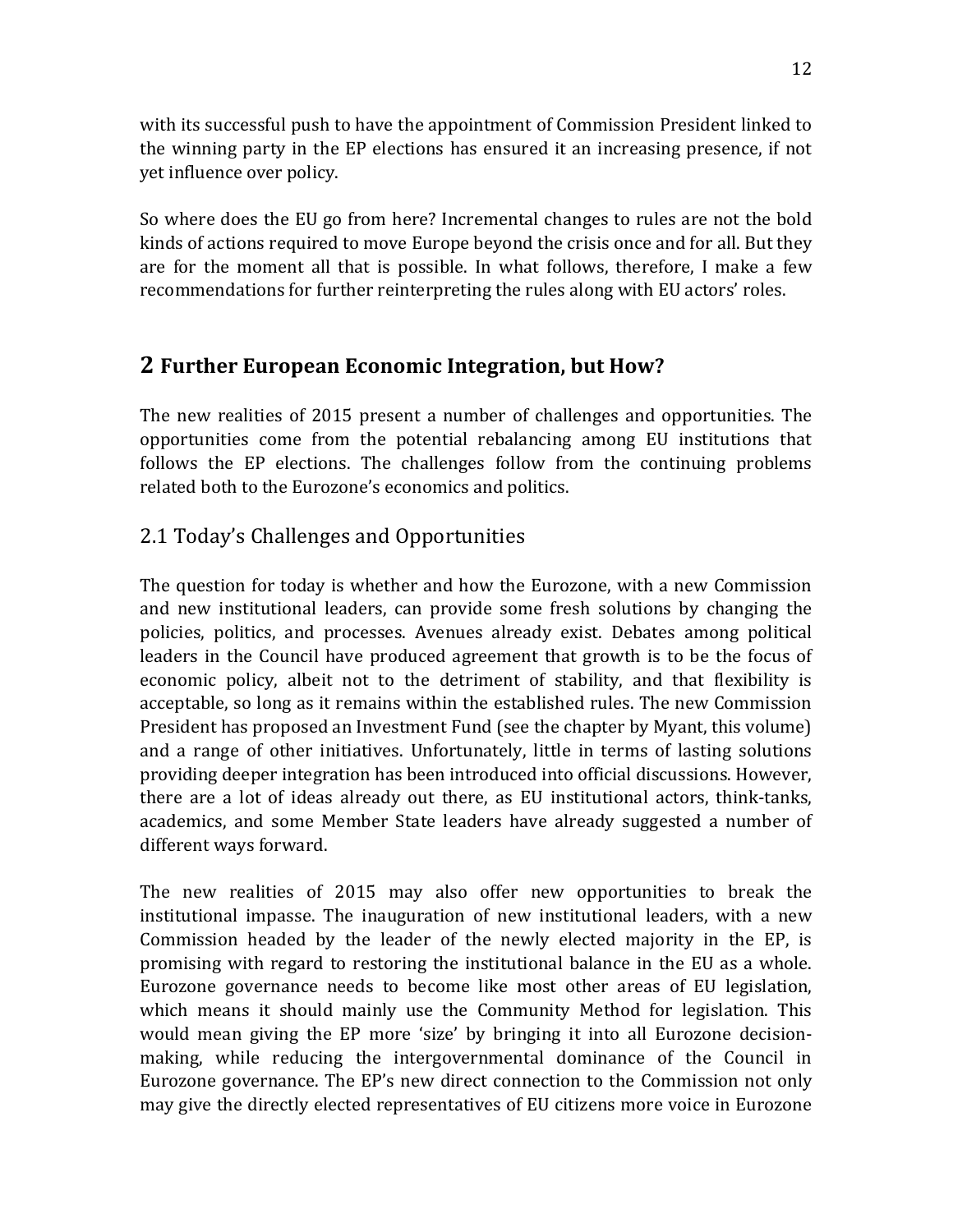governance affairs, and thereby give the citizens a sense that their voice counts after all. It may also increase the Commission's autonomy from the Council.

The Council itself should become a more open and transparent arena for political debate about the rules. Moreover, the ECB should limit its focus to euro-related issues of monetary governance, leaving economic policy orientation to the other institutional actors, while doing all the necessary work as quasi lender of last resort and bank supervisor.

Finally, the new Commission has greater potential independence with regard to taking bolder initiatives and proposing new ideas. This is as a result of its new double accountability—to the EP and the Council—as a result of the appointment by the Council of a Commission President who represents the majority in the European Parliament. Serving two masters may actually give the Commission greater authority to exercise leadership independently of both

This could re-empower the European Commission, enabling it to go back to doing what it does best, which is acting as a *vivier d'idées*, or a breeding ground of innovative ideas in which possible solutions on the right, left, and centre get debated and new syntheses proposed. Such re-empowerment could be crucial to finding new ways out of the Eurozone crisis, given the importance of technical actors in slowburning crises in coming up with innovative ideas that political actors could take up in the fast-burning moments. It might also enable the Commission to tell the truth that it is indeed exercising flexibility in its interpretations of the rules and calculation of the numbers, and enable it to provide legitimising arguments for why and how it is doing so.

The Greek crisis could have constituted a new opportunity to solve the EU's Eurozone Crisis. New negotiations on Greek debt, and the danger of Grexit brought a renewed fast-burning crisis that helped concentrate minds. The question was how to resolve this particular crisis in a win-win manner. It may help to recognize that large numbers of European citizens, not just Greeks, are fed up with austeritywitness the rise of Podemos in Spain, the protests against water fees in Ireland, the growing strength of Sinn Fein, and the rumblings in Portugal, not to mention the problems Hollande has had holding on to his left. The only good way out would have been to propose a solution that reset the whole EU approach. Instead, Syriza was pushed to accept continued austerity and structural reform in exchange for another bailout. Most concessions alienated not just the Northern European leaders, who felt that Greece had not followed 'the rules,' or the Central and Eastern Europeans who were hostile because they went through harsh austerity too, and are poorer than the Greeks, but even other Southern Europeans, committed to continuing their own efforts to impose structural reforms.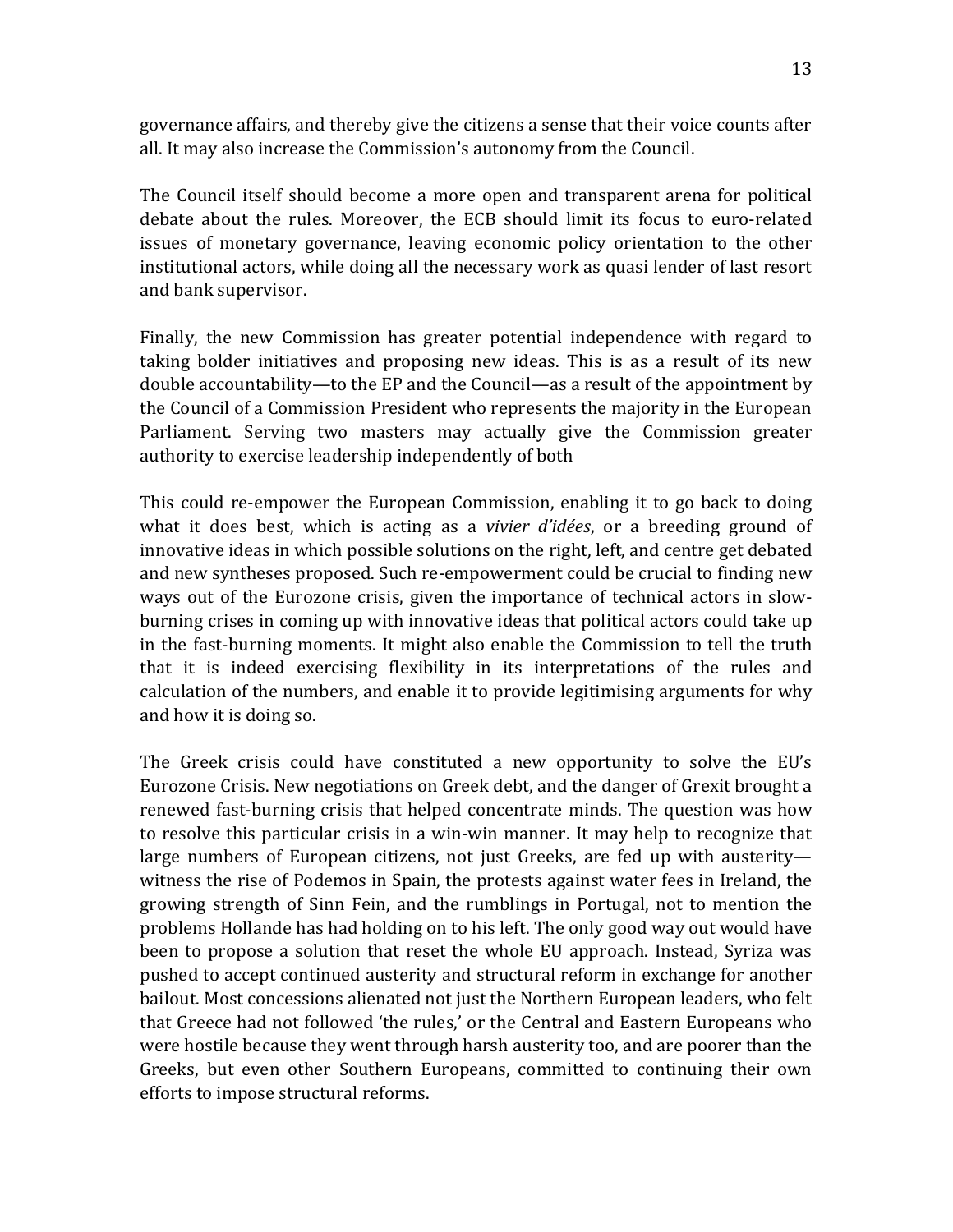The EU needs a reset in terms of policies, with a new vision and a new narrative about where it is going and why. Although this could have been a byproduct of the Greek crisis, it could not have been focused on Greece alone. The only way out is to take the high road, and to offer an overall way out of crisis for all Member States. But to do this is to move toward deeper economic integration and some more quasi-'federal' solutions.

Any such solutions will not be easy. The problems stem from several sources: continued diverging preferences with regard to policy remedies, as discussed above; institutional obstacles such as the unanimity rule, in which any one Member State can veto any Treaty-based initiative; and legal obstacles, given the Treaty-basis of many of the rules. Equally problematic are differences in economic philosophies, in particular between the ordo-liberalism of Germany and EU institutions intent on getting Member States to solve their own problems by themselves and the more pragmatic approaches to economic governance supportive of more collective solutions. This especially affects potential EU-wide social policy solutions, such as proposals for a 'social investment state.'<sup>2</sup>

# 2.2 Policy Proposals for Further Economic Integration

There are many arguments for further integration of the Eurozone, in particular in view of making it more effective and legitimate. The policy proposals listed below are not mutually exclusive, although some may serve similar purposes and are mutually substitutable. Many of these policies would make EU Member States more fiscally intertwined, and would therefore necessitate more EU policy coordination. The European Semester therefore would take on added importance (see next) section).

• *Mutualisation of debt:* This could involve issuing Eurobonds (up to, say, 60%) to stop once and for all the market attack on sovereigns. Alternatively, repackaging old debt overhangs (especially Italy) and restructuring the debt or lowering interest rates to near zero while pushing the dates for repayment out to thirty years, fifty years or more. Neither of these alternatives requires much centralised coordination or deficit/debt rules. The mutualisation of debt via Eurobonds, once established, would enable the ECB to engage more readily in Outright Monetary Transactions (if ever required) and in

<sup>&</sup>lt;sup>2</sup> Vandenbroucke with Vanhercke discuss '10 tough nuts to crack' in this context). http://europesworld.org/wp-content/uploads/sites/3/2014/03/03\_03\_14\_Report\_SocialUnion\_FINAL\_V-1.pdf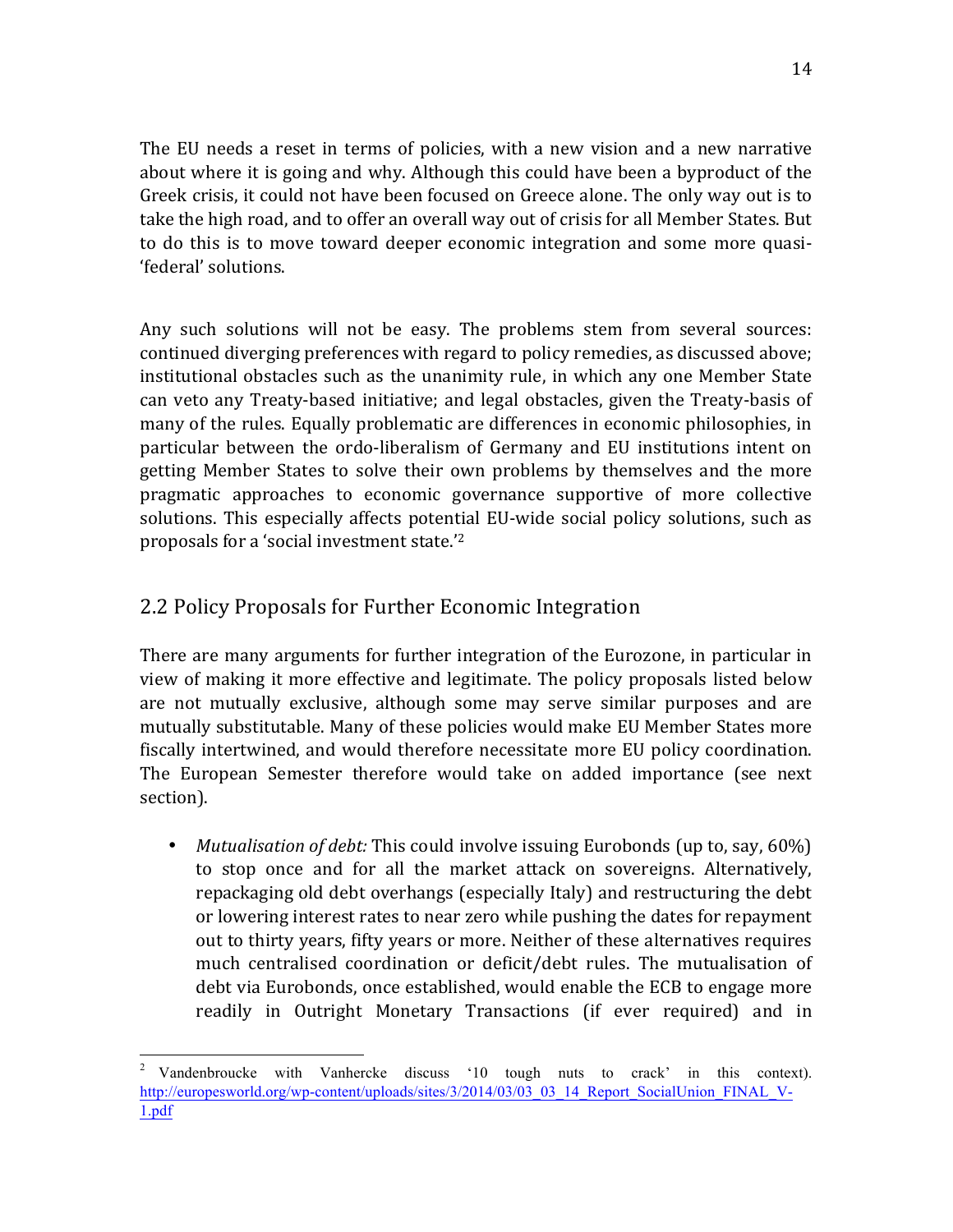quantitative easing. (Claessens et al. 2012). This would mean that, much like US states, Member States could go bankrupt (and go to the ESM for a loanbailout) without jeopardizing the whole system (Henning and Kessler 2012).

- *Emergency ECB Financing:* An alternative, however, in particular for countries under pressure from the markets, would be for the ECB—instead of flooding the capital markets with its  $1.2$  trillion quantitative easing programme (risking asset price inflation)—to be freed from the prohibition of monetary state financing and to provide emergency finance to Member States with above-average rates of unemployment (provided they accept and enforce no-exceptions wage stop for three years—the kind of Keynesian enforced short-term wage controls employed in the 1950s and 1960s to great effect). $3$
- *Solidarity-Related Policy Instruments*: These could include a cyclical adjustment fund to stop countries from over-heating or over-cooling and/or an unemployment insurance fund. As funds, these instruments too would not require much in the way of policy coordination, just continued monitoring, as Member States put money in or take money out depending upon whether they are over-heating or deflating, or they are suffering from high unemployment (Enderlein et al. 2013).
- *EU Revenue-Producing Instruments:* Regardless of whether debt-related or solidarity-related instruments are generated for the EU, it also needs to have its own sources of revenue. This entails further integration and EU level coordination. The EU has little revenue generated for itself and instead depends on the Member States for resources for its operating budget. This has been highly problematic because the EU is consistently underfunded in terms of its operations, especially because much of its budget goes to the Common Agricultural Policy (CAP). As Maduro (2012) has argued: 'financial solidarity in the EU must be detached from transfers between states and related, instead, to the wealth generated by the process of European economic integration.' Examples abound:
	- $\circ$  a financial transactions tax (FTT), modeled on the Tobin tax initiative. and expanding the FTT already in process through enhanced cooperation for a limited number of Member States (but which seems to be slated to go into national coffers);
	- $\circ$  a European corporate tax that could also involve harmonization of national corporate tax so as to ensure that European corporations pay a reasonable tax in their home countries, and that multinationals are

 

<sup>&</sup>lt;sup>3</sup> Thanks to Fritz W. Scharpf for this suggestion. See also Scharpf 1991, Ch. 5.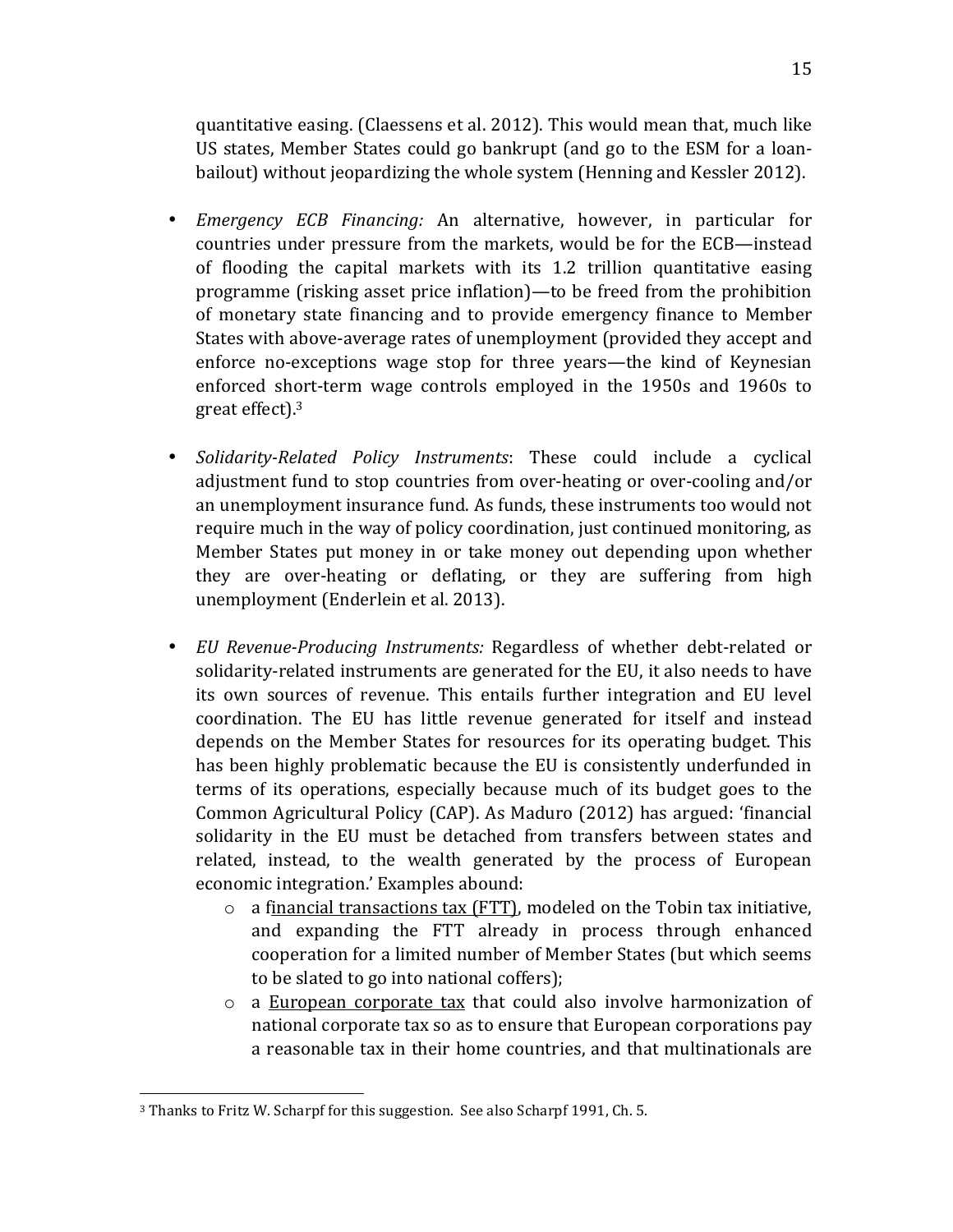no longer able to game the system, and instead pay appropriate taxes;

- $\circ$  a VAT on EU generated wealth related to cross-border transactions and/or online sales (as part of the new EU Digital services market) that could pay for the spillover effects of the Single Market, geared to environmental, urban, and social problems (Maduro 2012);
- $\circ$  a solidarity tax (or fund) levied on all citizens and residents of the EU, targeted for poverty alleviation. Initially, it could be voluntary, possibly collected via national taxes through a box checked on national tax forms that would then be transferred to the EU to administer (Schmidt 2012).

### 2.3 The Future of Fiscal Surveillance

There are a number of ways in which the new Commission has already been reinterpreting the rules and legitimating it. Most significantly, the new Commission has been presenting structural reform as a *quid quo pro* for greater flexibility through slower deficit reduction  $(e.g., in the cases of France and Italy—much to the$ annoyance of the Germans and the Finns). It had been even more explicit in the 2015 Annual Growth Survey that countries differ greatly in problems and potential solutions, so that there is no 'one size fits all' with regard to recommendations or decisions (European Commission, 2014). The Commission has also stated that money pledged to the Juncker Investment Fund will not count against the deficit.

Further possibilities include:

- *Deductibility of Economic Investment:* For example, why not leave off the balance sheets growth-enhancing investments in infrastructure projects, education, training, research and development? This seems to be the idea behind the deductibility of Member State investment in conjunction with the Juncker Investment Plan, but why not make it the case for all such investment (Schmidt 2012).
- *Deductibility of Social Investment:* Why not make any efforts toward improving skills and human capital deductible as part of the 'social investment' initiative of the EU that seeks to promote growth in knowledgebased economies and human capital (De Vincenti and D'Alema 2011).
- *Carrots and not just Sticks:* Beyond this, why not use carrots as well as sticks to encourage structural reforms to provide project financing and poverty relief in exchange, or even just to mandate that budget cutting for programme countries not interfere with the EU's own goals for 'Social Europe.' Actually, why not make taking steps to accomplish Europe 2020 goals focused on investment in education, training, and R&D as well as on reducing youth unemployment and poverty count for delaying deficit reduction?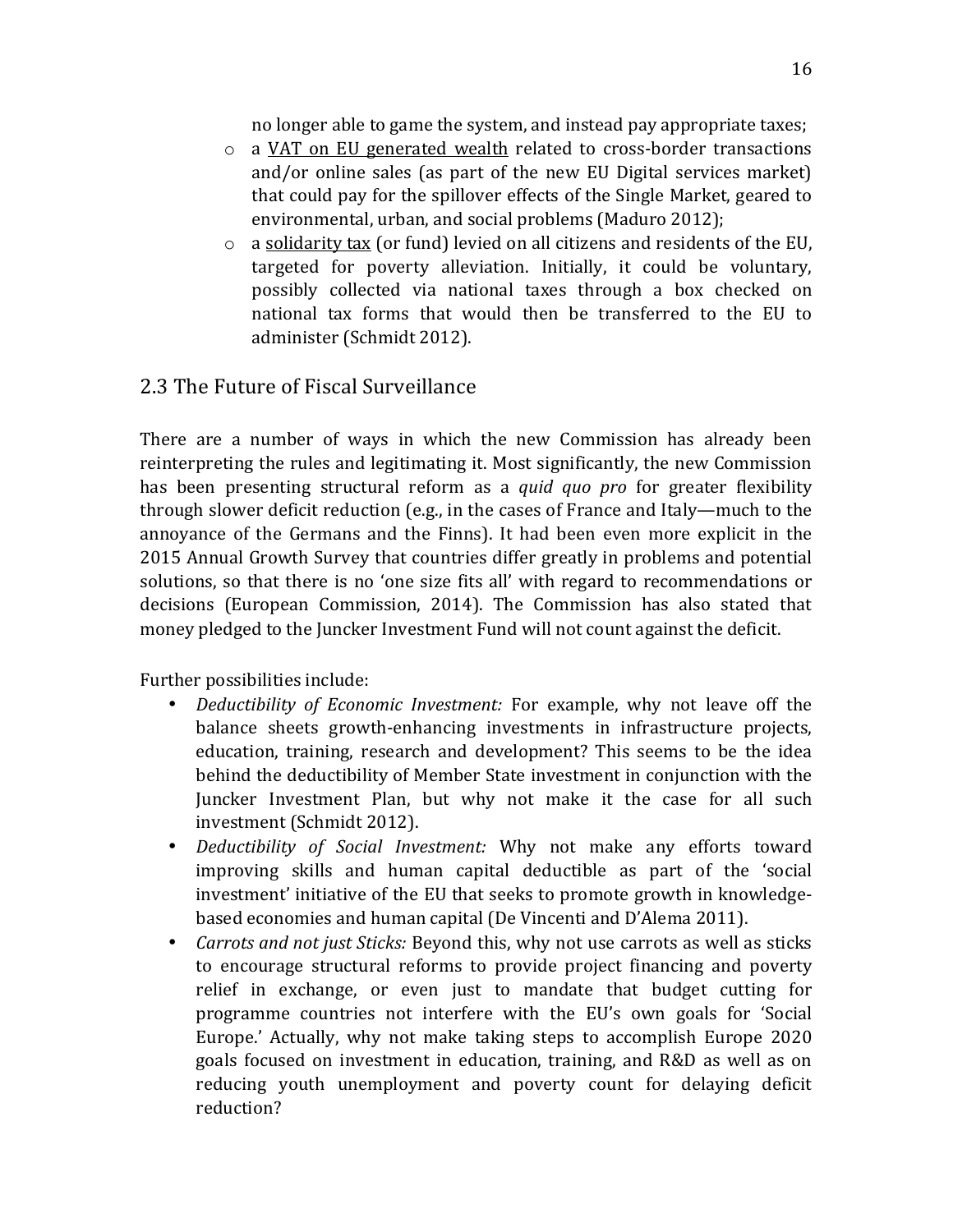• *Try to find a way to make the statistics more transparent* and less punitive for countries in trouble. Eurostat calculations of country deficit and debt based on norms of comprehensiveness and 'mark to market' tend to disadvantage countries that the markets consider less viable. As an economy falters, and markets lose faith, statisticians are likely to re-categorize public enterprises as loss-making and therefore part of their deficit. This makes it much harder for already weak countries to recover, and makes it more likely that they will fall foul of the rules (Mabbett and Schelkle 2014: 15-17).

### 2.4 Decentralising the European Semester

The European Semester is highly centralised, largely to ensure sufficient consistency and adequate oversight in the Member State application of the stability rules. In this process, the Commission has been the 'enforcer' in a centralised exercise imposing hard and fast sanction-triggering numbers (however flexibly interpreted). Moreover, as the Commission's own Annual Growth Strategy report (2015) admits, its democratic legitimacy 'has sometimes been called into question.' Its effectiveness is also in question, in particular since a low percentage of recommendations in country reports have been taken up. Moreover, the imperative of rapid deficit reduction meant that countries in programmes or at risk of programmes tended to implement across-the-board cuts that did nothing with regard to growth producing structural reform and were often socially unjust.

By empowering local actors through the decentralisation of the process, the European Semester could help generate more workable kinds of 'structural' reforms, fine-tuned for each Member State's political economy. Were the rules themselves to become more positively flexible within such a decentralised process, say, by encouraging Member State take-up of the Europe 2020 goals, the European Semester itself could become a boon for social Europe.

More generally, the Commission should be given a different role within a more decentralised system of supervision and support by opening up the process to national actors—experts, members of parliament, NGOs, labour representatives, and other stakeholders (see Zeitlin and Vanhercke, this volume). While the Commission should continue to coordinate policy, the European Semester needs to be as decentralised as possible so that the Member States take ownership of it. Some of this is already stated in the 2015 Annual Growth Survey, but I reiterate it:

• *From Community Enforcer to Enabler:* The Commission should become the Community 'Organizer' or 'Enabler' by overseeing a highly decentralised process in which national parliaments, NGOs, and social partners are a regular part of the 'National Semester.' One might pattern this on the 'Open Method of Coordination,' but most importantly it is the Member State that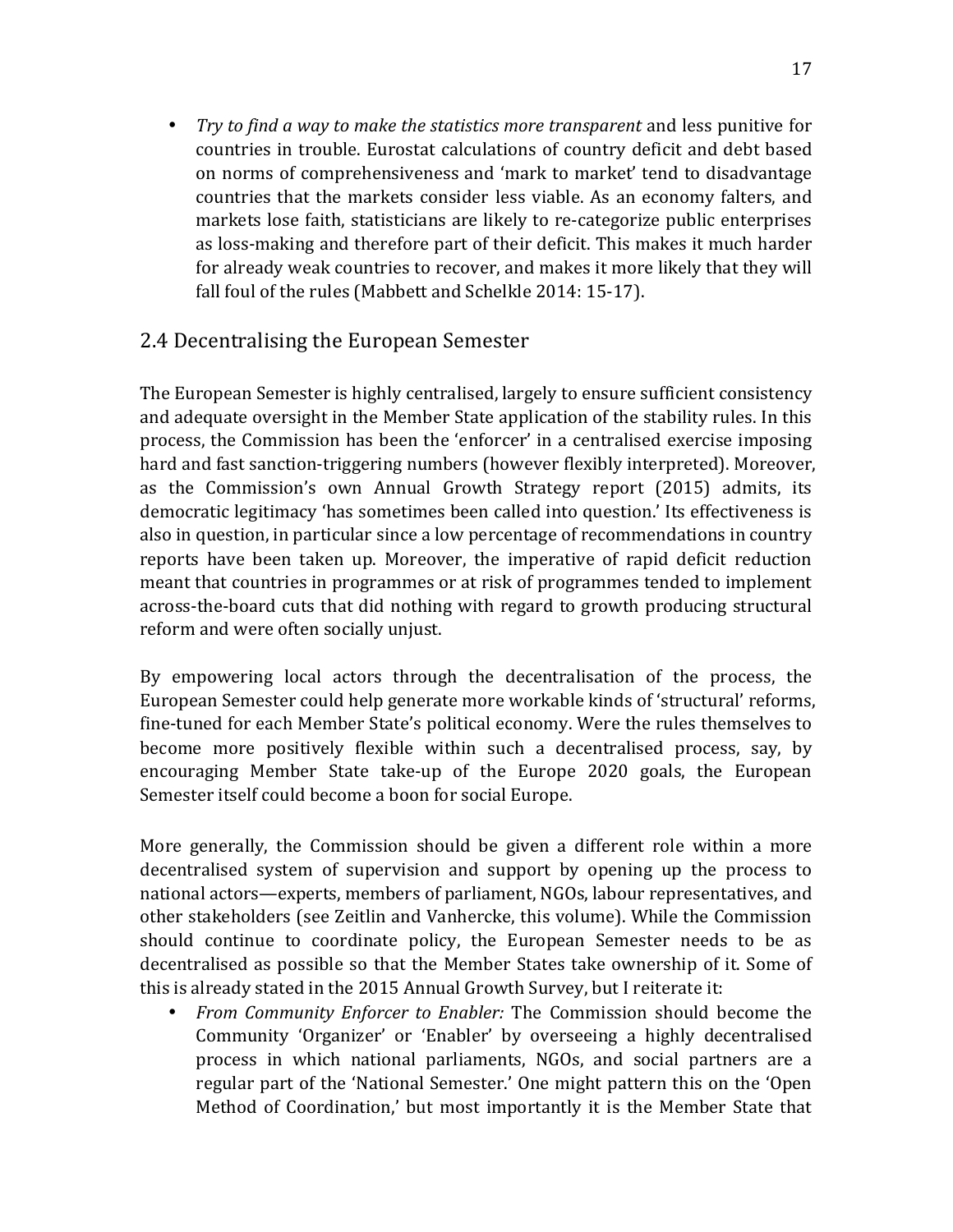should 'transpose' the process into something that fits with national patterns of consultation.

- *The national level processes* should establish the major priorities for structural reforms, with the Commission providing advice and official statistical data, etc., to all parties involved.
- *Deliberations at the EU level* should ensure that the Commission itself is more 'democratic' internally, with greater involvement of other DGs and openness to their contributions.
- *EU level processes* related to the European Semester should bring the European Parliament into the decision-making.
- *Programme countries* should also be entitled to the flexibility that normal Member States benefit from within the European Semester—and be quit of the Troika.

# **3 Governing the Eurozone**

### 3.1 Proposals for Democratising the Eurozone

Decentralising in order to democratise the European Semester is not sufficient to ensure the effectiveness and legitimacy of Eurozone governance. Most importantly, EU Member States need to bring in the European Parliament into regular decisionmaking on Eurozone policy. For this, it would have to move back from intergovernmentalism to the Community Method. This change would ensure more political debate, and balance the outsized influence of individual Member States in the Council to some extent.

For the EP to be fully a part of the process and the Community Method the main *modus operandi*, however, Treaty-based rules would need to become ordinary legislation, meaning that they would be open to amendment through political debates and compromise. Opt-outs for individual Member States would also be allowed, subject to denial by qualified majorities (Scharpf 2014b). The benefits would be many, but in particular we would see an end to the unanimity rule that imposes a lock-in via treaties, which once agreed cannot be undone because of the decision-trap of the unanimity rules. The UK sagely has the rule that one Parliament cannot bind the hands of the next. All democracies allow amendments to Constitutions by a supermajority (generally  $2/3$ ). Only the EU enables treaties to be unchangeable because of the unanimity rule. The Council has informally been attempting to get around this anyway, e.g., with the EFSF set up through multiple bilaterals and the Fiscal Compact agreed outside the treaties (to get around the UK veto).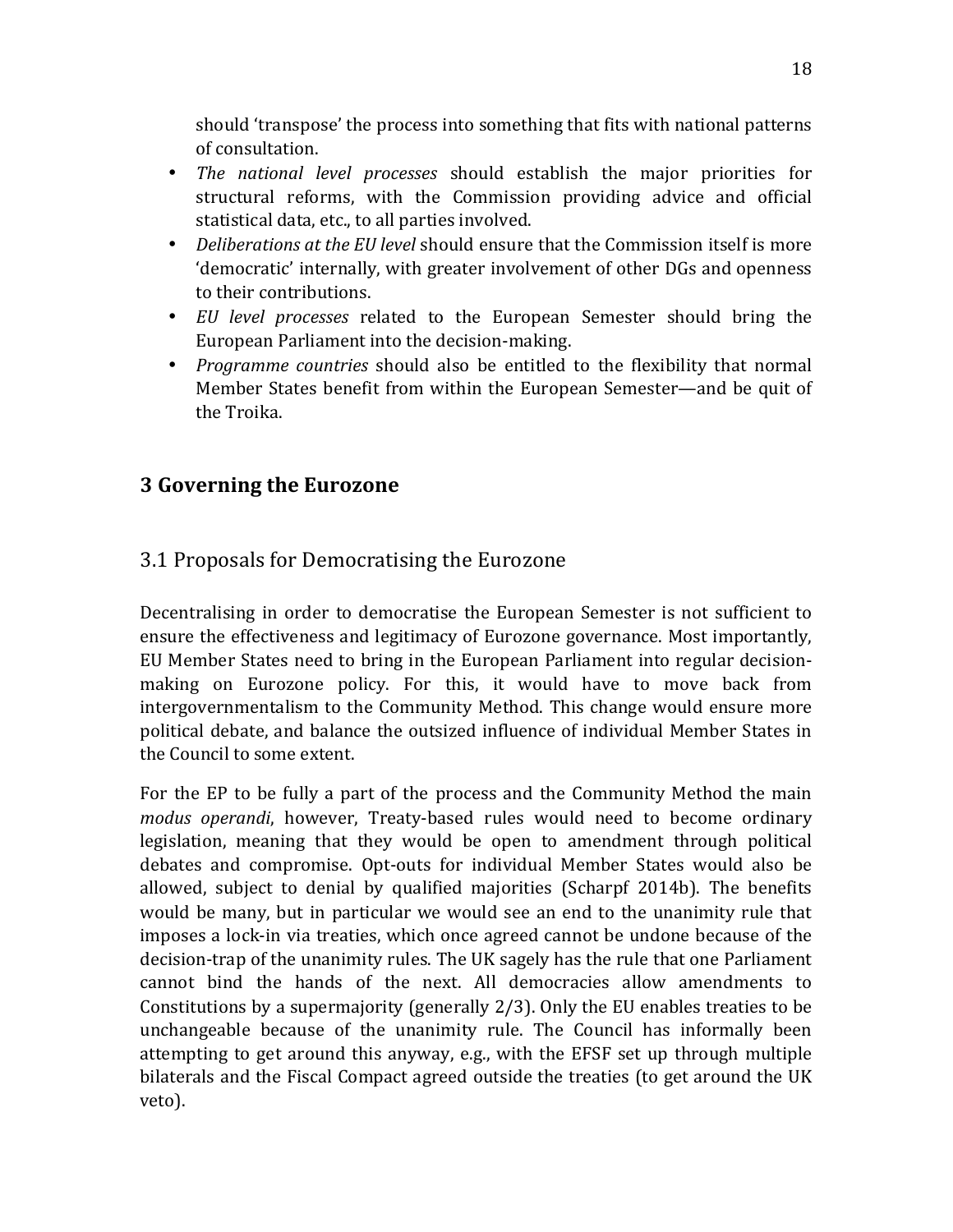The recent proposal for a special Eurozone Parliament, in contrast, is a bad idea, in particular because all Member States except two (UK and DK with opt-outs) are slated to become members at some point in the not too distant future. And how would such a Eurozone Parliament be chosen? From the existing EP? Or newly elected, to concentrate only on this? And at what level of abstention in voting could this body still be input legitimate? Instead of setting up a Eurozone Parliament, special sessions of the EP could be set up for Eurozone questions, in which everyone has voice and can be heard, but votes are the purview of Eurozone members, assuming that the policies will affect them alone. That said, where policies affect others, and/or other Member States want to be a part of them, they too should be able to vote. It would be better to spend one's time figuring out how to revitalize the existing EP and make it better linked to the national parliaments, rather than to create another special body.

# 3.2 Rethinking European Union Governance if Eurozone Governance Deepens

With proposals for greater deepening of economic integration, some have argued for a 'core Europe' in which a compact group of Member States agreeing to fiscal union would be surrounded by a larger circle constituted by a looser group united by the Single Market.<sup>4</sup> But this ignores the reality of what the EU is.<sup>5</sup> With the exception of the all-encompassing single market, the EU is essentially made up of clusters of Member States in overlapping policy communities with variable boundaries in terms of membership—not just the members of the Eurozone but Schengen (with the UK and Ireland out but Switzerland, Norway and Iceland in), Common Security and Defense Policy (Danish opt-out and all others opting in), and the Charter of Fundamental Rights (UK and Polish opt-out). Moreover, the number and variability of the EU's policy communities are likely only to increase over time as a result of enhanced cooperation in a range of areas, with 'regional clusters' of Member States in areas such as security, energy, and immigration (Tocci 2014).

Creating a hard core around the Eurozone may make other potential community clusters more difficult to pull together, with the other clusters likely to be characterized by an increasingly high degree of differentiation without integration—already the case for transport, communications, and infrastructure or even fragmentation and the risk of disintegration—in areas such as energy, the

 

<sup>&</sup>lt;sup>4</sup> These include the Glienicker group (2013), the Eiffel group (2014), the Future of Europe initiative (2012), and President Hollande (2013)

 $5\,$  I like to call the EU a 'region-state,' as a regional union of Member State nations in which the creative tension between the supranational Union and its Member States ensures both everincreasing regional integration and ever-continuing national differentiation (Schmidt 2006)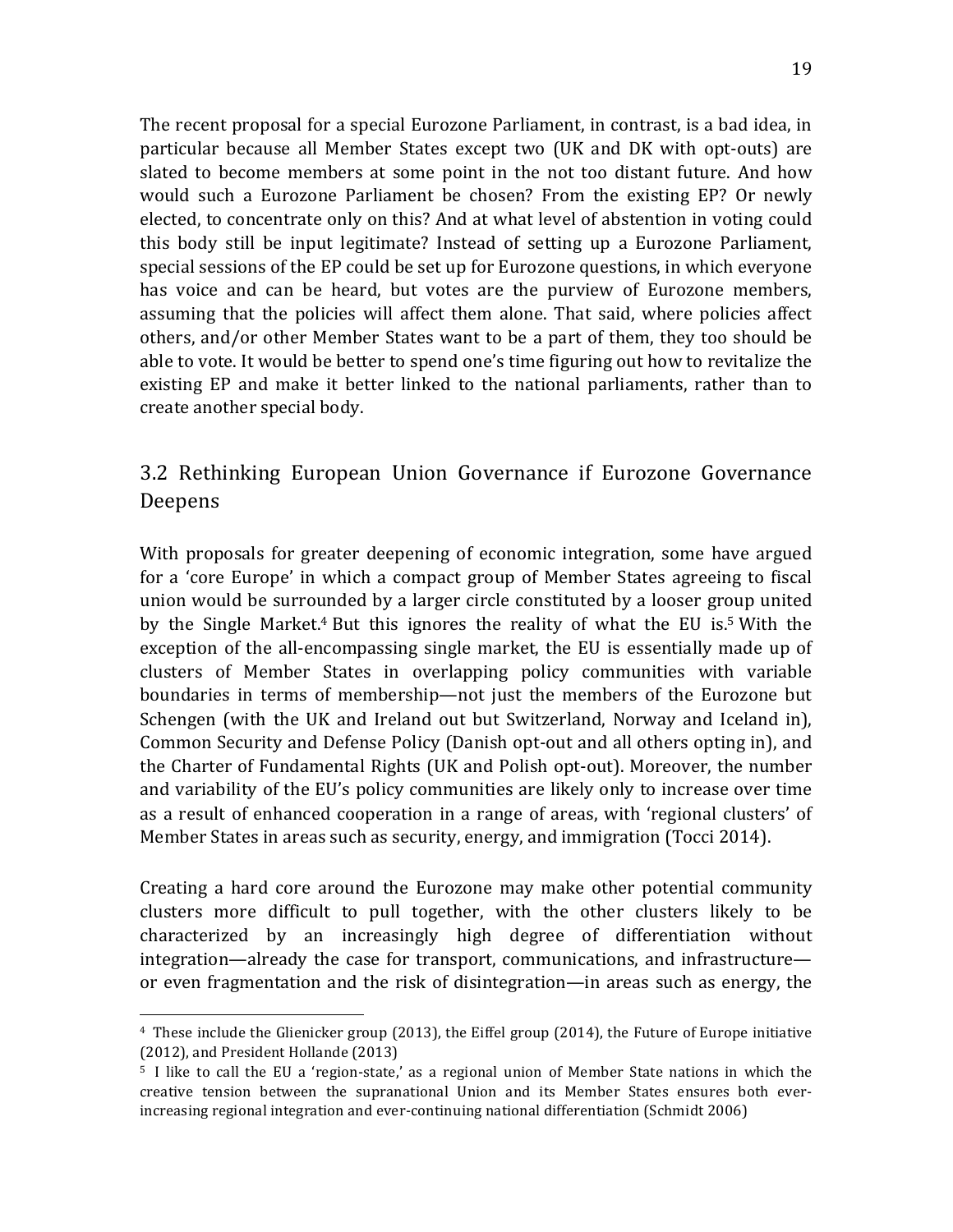environment, migration, mobility, and asylum (Tocci 2014). Moreover, given the differences among Member States on these issues, there is no guarantee that even a hard core around the Eurozone will expand to incorporate these other policy areas.

Imagining the Eurozone as the core disregards the effects of the Eurozone crisis, which has created an increasing division in economic identity constructions, in particular between Northern and Southern Europe but also more generally between inside and outside the Eurozone. It is unclear that a smaller hard core would be able to come to agreement more readily than the larger EU membership can. Moreover, creating such a hard core would be most likely to permanently alienate Member States who resist euro-membership, such as the UK, Denmark, and Sweden. And would be likely to further the cause of 'Brexit' (British exit from the EU), if the UK were to feel itself fully marginalized from a significant role in EU governance.

In addition to these problems are further practical questions such as which Member States are to be included and which excluded, in particular if Member States to be left out might have capacities necessary for the core to succeed in another given area (e.g., Britain in defense and security policy; Sweden on the environment). Moreover, if all Member States are notionally to become members of the core at some later date (in particular if the Euro forms the 'core'), does it make sense to exclude them now? As it is, most Member States belong to some aspect of Eurozone governance. All Member States signed up to the SGP, the European Semester, and the 'Six-Pack' legislation (requiring all members above 60% debt to move toward compliance and be subject to the Macroeconomic Imbalance Procedure); all but the UK adhered to the Treaty on Stability, Coordination, and Governance (the so-called 'Fiscal Compact,' which reinforces the legislation above by making it a treaty as well); 23 Member States joined the 'Euro Plus Pact'(17 Eurozone members plus Bulgaria, Denmark, Latvia, Lithuania, Poland, and Romania, focused on improving competitiveness, employment and fiscal consolidation); and 17 (Eurozone) Member States signed up for the 'Two Pack' (strengthening provisions of the European Semester and financing mechanisms such as the ESM and the EFSM) (Tocci 2014).

The EU, in short, cannot be made up of one 'hard core.' It does better to be understood as having many overlapping policy clusters, which through their overlap creates a *soft core* encompassing a large majority of Member States (Schmidt 2009). That soft core also includes the Eurozone.

But how, then, can we conceive of a reset of European economic governance within and beyond the Eurozone? How does the EU get beyond 'governing by the rules' and 'ruling by the numbers?' The reinterpretations of the rules that have already led to a more politicised Council, a potentially more autonomous and doubly accountable Commission, a more empowered EP, and an ECB acting akin to an LOLR suggest the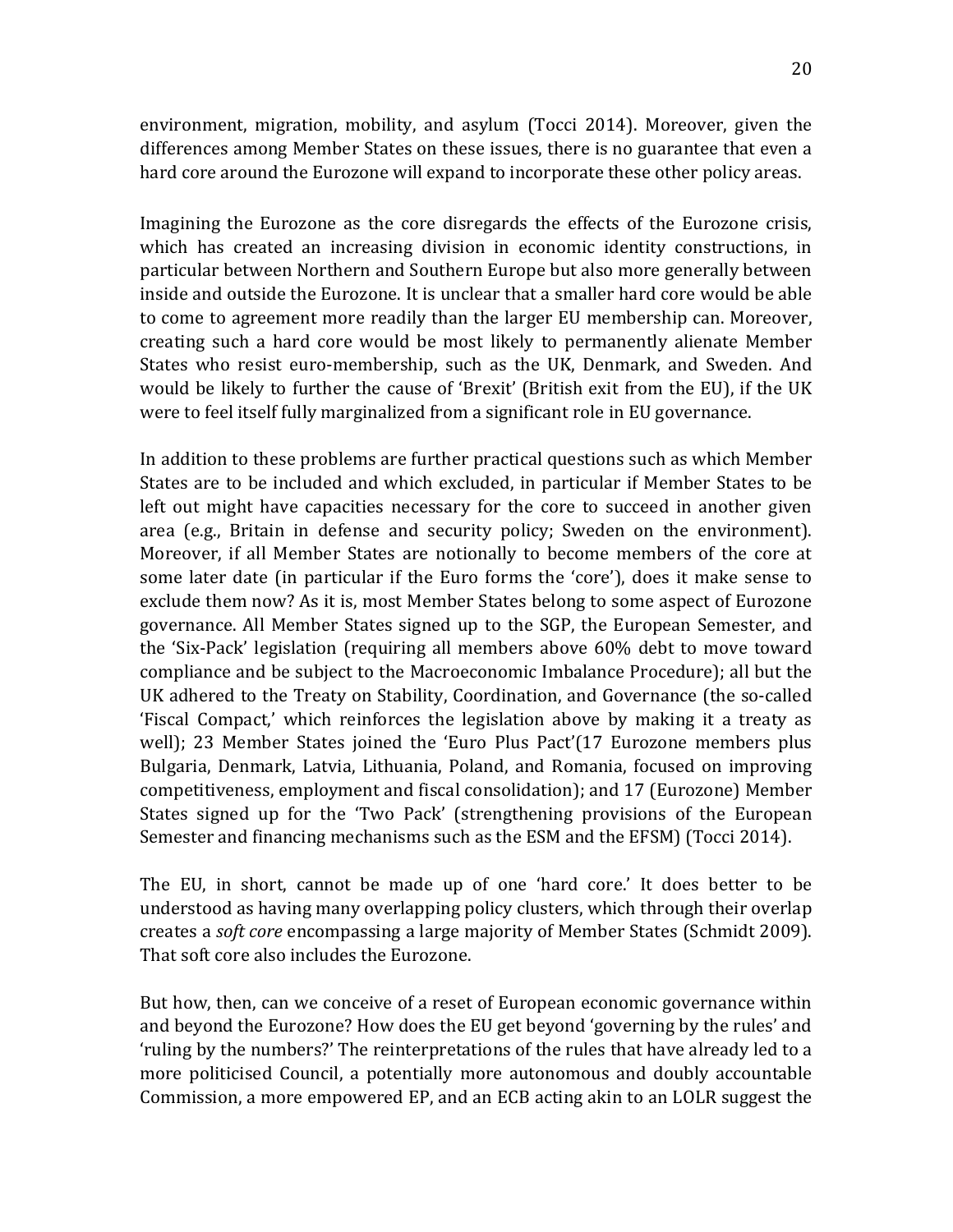beginning of the way beyond rules-based governance. The recommendations for more policies promoting economic and social solidarity would add to this. But more coordinated EU economic governance is also necessary. With a more decentralised European Semester, the existing EU-wide system of Member State budget development and oversight adds bottom-up processes to top-down ones. But the

Instead of speaking and/or acting as if the rules and numbers are set in stone, they should be understood as general guidelines—which is what they actually have become in practice. The specific targets could therefore be revised upward or downward in yearly budgetary discussions of what the EU economy as a whole requires for growth and prosperity. Such revisions have actually already started informally, with the shift away from the insistence on austerity to an insistence on growth and investment. But it could be formalized as a yearly exercise in which the Commission could make recommendations based on ECB forecasts of the needed inflation rate in consultation with the decentralised National Semester Councils of the Member States, to be then deliberated in the Council—among Eurozone and non-Eurozone Member States alike—with the recommendations then considered in the EP in consultation with national parliaments. Such an EU-wide system of budgetary coordination would thus come closer to an EU-level economic governance in tune with the real needs of national and EU economies, responsive to changing realities and more open to the needs of European Member States' heterogeneous economies

top-down processes could and should also be reformed. They need not remain stuck

#### **CONCLUSION: WILL THIS TIME REALLY BE DIFFERENT?**

with the numbers-targeting rules.

The danger for the EU, given the Eurozone crisis that has been a catalyst for increasing polarisation in terms of politics and identity, is *differentiated* disintegration. The best remedy against this is for EU leaders to develop new visions of what the EU is and where it should go along with new political processes that bring citizens and parliaments back into policymaking at national and EU levels. This is particularly important for Eurozone governance, which has strayed from the EU's long-standing democratic settlement through an excess of intergovernmentalism and supranationalism. As for the European Semester, if it continues, it needs to be increasingly decentralised to ensure that greater flexibility comes with legitimating discourse. Beyond this, the EU needs to get Eurozone policy right in order to ensure better economic performance. And this means deepening economic integration in ways that substitute initiatives that provide real economic and social solidarity for the punitive rules and numbers. Unless EU and Eurozone Member States hang together, they will hang separately—with increasingly negative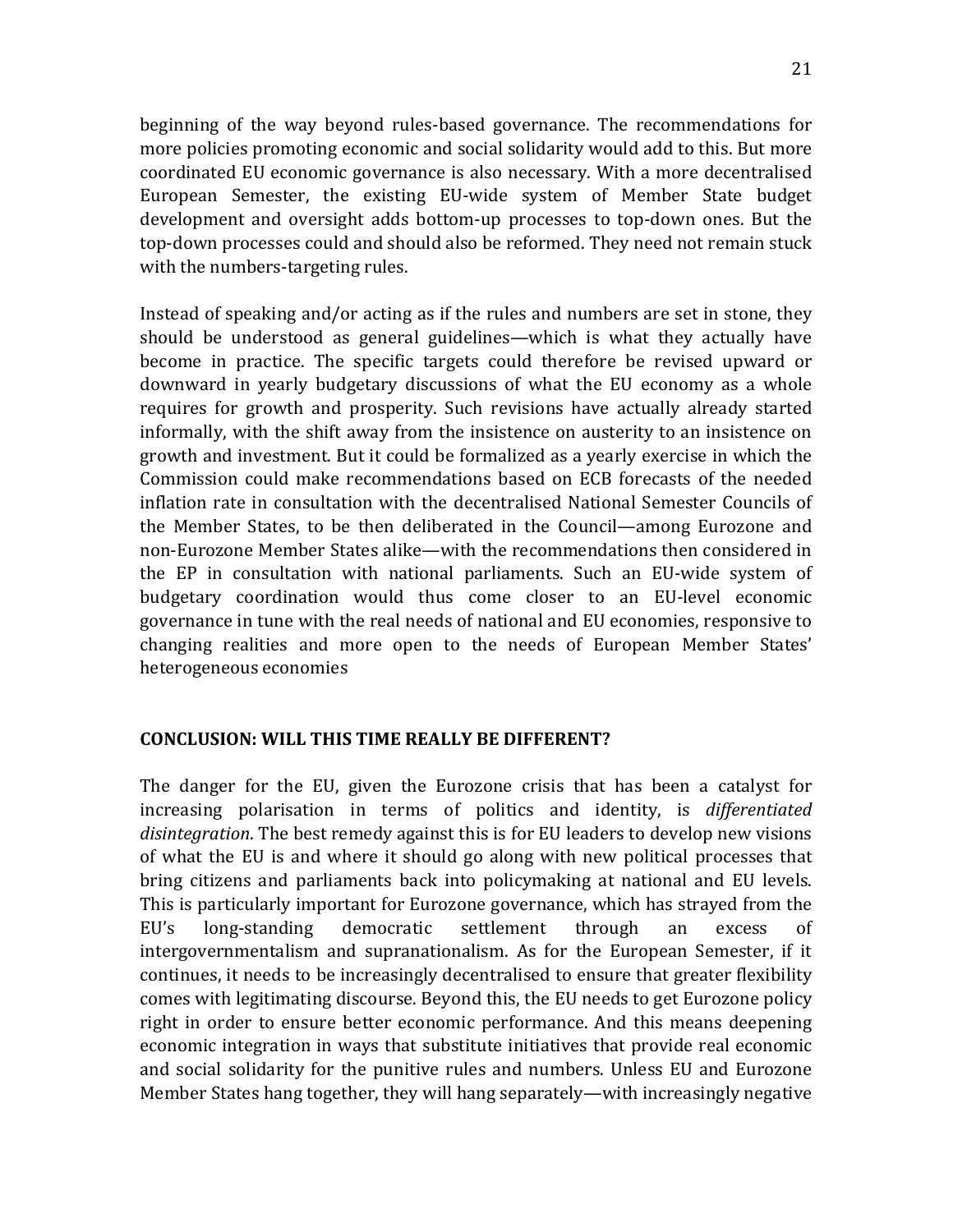consequences for all, not just for Southern Europe.

So the question is, again: Will this time really be different? Can the EU change its policies, politics, and processes in such a way as to resolve the Eurozone crisis once and for all?

Much suggests that this is unlikely. Politically, public trust in national and EU institutions has fallen dramatically together with support for European economic integration while citizen dissatisfaction with national governments and disaffection from the EU has been on the rise. This trend has translated into increasingly volatile national politics. Populism has been growing, incumbent governments have increasingly been voted out of office, and extremist parties with anti-euro and anti-EU messages have gained attention, votes, and even seats in both national parliaments and the EP.

The toxic politics have been fueled by the poor economic performance of the EU, and in particular of Eurozone members, along with increasing divergence between the export-rich surplus economies of Northern Europe and the rest. Eurozone policies focused on 'governing by the rules and ruling by the numbers' have not remedied the situation. Austerity budgets requiring rapid deficit and debt reduction accompanied by admonishments for 'structural reform' have not worked. Debt to GDP has risen in countries most at risk while growth remains elusive and poverty and inequality rise along with unemployment, jeopardizing political stability. And yet the EU has appeared unable to change course.

EU leaders seem locked into such policies by institutional logics that make formally changing the rules almost impossible so long as there is significant disagreement among the Member States about what to do and how to do it (in particular given the unanimity rule for revising treaties). The political logics have only reinforced such institutional gridlock, in particular when EU leaders are worried about electoral losses to the extremes on the right or the left. Moreover, having committed themselves to a course of action that has led to increasingly restrictive reinforcement of the rules, EU leaders have found it difficult to legitimate changing course, even when they are so inclined. The new bailout agreement in response to the current Greek crisis, moreover, with its harsh austerity terms imposed on and accepted by the radical left government, has seemed only to reinforced the coalition supporting governance by rules and numbers.

Finally, against this background, it is not surprising that there has been little political will or sufficient trust among the Member States to take steps to resolve the crisis once and for all. Suggestions for deeper economic integration focused on more positive remedies do come up for discussion periodically, such as the ones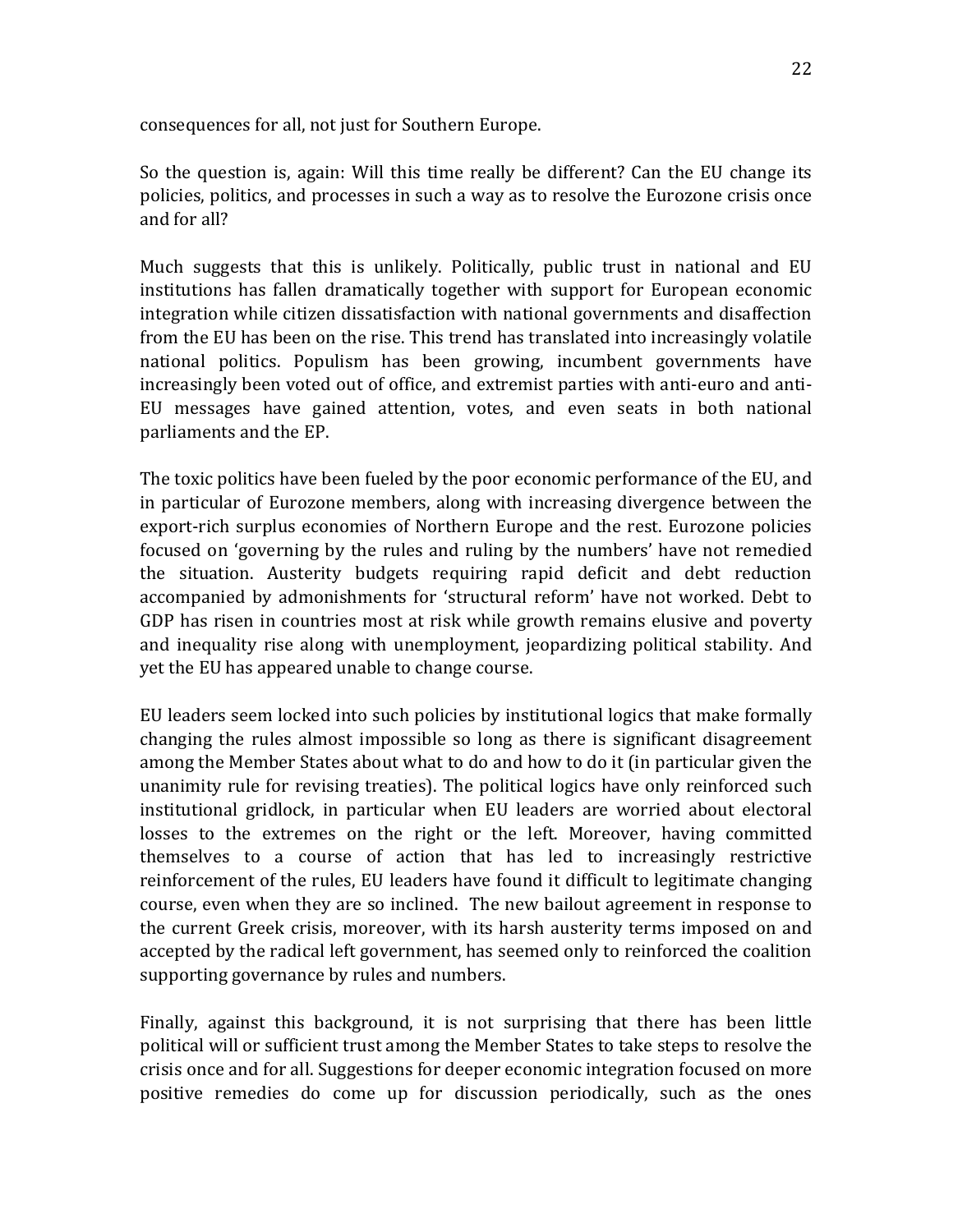mentioned in this chapter, including some form of mutualisation of debt, different forms of social solidarity, proposals for investment strategies, or even harmonization of tax policies. But with the exception of a banking union (a big exception), they haven't got very far.

For all of this, 2014 has been different: change is in the air. The public mood has been shifting. Even as the extremes have garnered more votes, public trust in EU institutions and national governments now shows an uptick, after precipitous declines since the beginning of the crisis.<sup>6</sup> This may be due at least in part to a sense that policies, politics, and processes may be changing for the better.

First of all, politics came back in. The EP campaign in particular drew attention to the political differences among party candidates through high profile debates and national campaigns. Some EU Member State leaders in the Council were also contesting the rules more openly and debating the merits of stability versus flexibility, while all were now calling attention to the need for growth. As for the policies, the Commission was being increasingly flexible in its interpretations of the rules, with more derogations on the numbers, while the ECB was taking further steps to solve the crisis, now through quantitative easing. And the newly elected Commission President pledged to establish an Investment Fund (European Council, 2014) and to combat youth unemployment and poverty through targeted programmes.

Only time will tell whether the change in mood in 2014 will be followed by a change in the EU's economic prospects, with less volatile politics, more effective policies, and better governance processes. The Commission's ability to lead remains an open question, as does the willingness of the Council to allow it. Moreover, even though the EP elections have given EU citizens a more direct voice in EU governance in principle, the legitimacy derived from that voice is not assured in practice given the high rate of abstentionism in EP elections that also brought in a large extreme right contingent. Additionally, national politics have become increasingly unstable, as new challengers on the extremes have been gaining voice and votes. If the European economy were to remain in the doldrums, or to get worse, while the politics continues to be volatile and the policies seem ineffective, 2014 would still constitute a watershed year. This time would indeed be different, but as a turn to the worse rather than the better.

### **References**

  $6$  Trust in EU institutions went from a high of 57% in spring 2007 down to a low of 31% in spring  $2012$ , in  $2013$  and spring  $2014$ , then jumped up to  $37\%$  in autumn  $2014$ ; trust in national governments went from a high of 43% in spring 2007 to 24% in autumn 2011 and a low of 23% in autumn 2013 then back up to 29% in autumn 2014. Eurobarometer EB 82 (2015).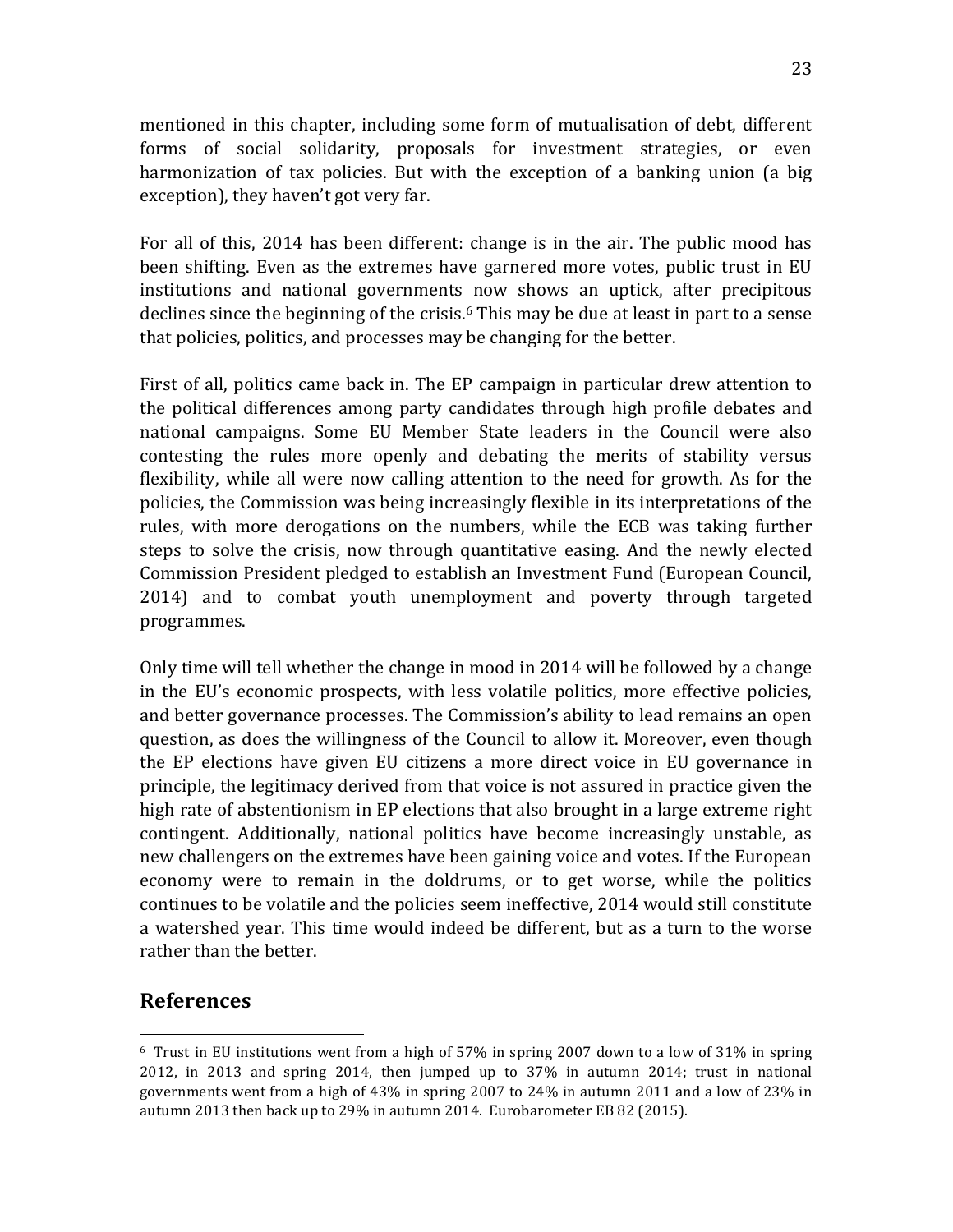- Blyth, M. (2013) *Austerity: The History of a Dangerous Idea.* Oxford: Oxford University Press.
- Bosco, A. and Verney, S. (2012) 'Electoral Epidemic'. South European Society and *Politics* 17(2): 129-154.
- Buiter, W. and Rahbari, E. (2012) 'The European Central Bank as Lender of Last Resort for Sovereigns in the Eurozone', *Journal of Common Market Studies* Annual Review Vol. 50, pp. 6-35.
- Caritas Europe  $(2015)$  Poverty and Inequalities on the Rise Just social systems needed as the solution. Crisis monitoring report 2015. Available at: http://www.caritas.eu/news/poverty-and-inequalities-on-the-rise-peopleneed-fair-solutions
- Claessens, Stijn, Mody, Ashoka, and Vallee, Shahin (2012) "Paths to Eurobonds." Bruegel Working Paper 2012/10. Available at http://www.bruegel.org/publications/publication-detail/publication/733 paths-to-eurobonds/
- De Vincenti, C. and D'Alema, M. (ed.) (2011) *Fair, Robust, and Sustainable: A Recipe* for Europe's Growth. Rome: ItalianiEuropei/Foundation for European Progressive Studies.
- Council of Europe. 2013. "Safeguarding human rights in times of economic crisis." Issue Paper, November.
- De Grauwe, Paul (2013) "The Political Economy of the Euro," *Annual Review of Political Science* vol. 16: 153-70.
- De Grauwe P. and Ji, Y. (2012) "Mispricing of Sovereign Risk and Macroeconomic Stability in the Eurozone" *Journal of Common Market Studies*, 50/6: 866-880.
- De Grauwe P. and Ji, Y. (2013) 'From Panic Driven Austerity to Symmetric Macroeconomic Policies in the Eurozone', *Journal of Common Market Studies*, Annual Review Vol. 51, pp. 31-41.
- Draghi, Mario. 2012. Speech at the Global Investment Conference in London (July 26) https://www.ecb.europa.eu/press/key/date/2012/html/sp120726.en.html
- Dullien, S. (2012), 'A European unemployment insurance as a stabilization device Selected issues', Paper prepared for the European Commission (DG Employment, Social Affairs and Inclusion.).

http://ec.europa.eu/social/BlobServlet?docId=10437&langId=en.

- Eichengreen, Barry (1991) "Is Europe an Optimum Currency Area?," National Bureau of Economic Research NBER Working Paper 3579. Available at http://www.nber.org/papers/w3579.pdf
- Eichengreen, Barry (2012) "European Monetary Integration with the Benefit of Hindsight" *Journal of Common Market Studies* vol. 50, no. S1: 123-136 (ejournals)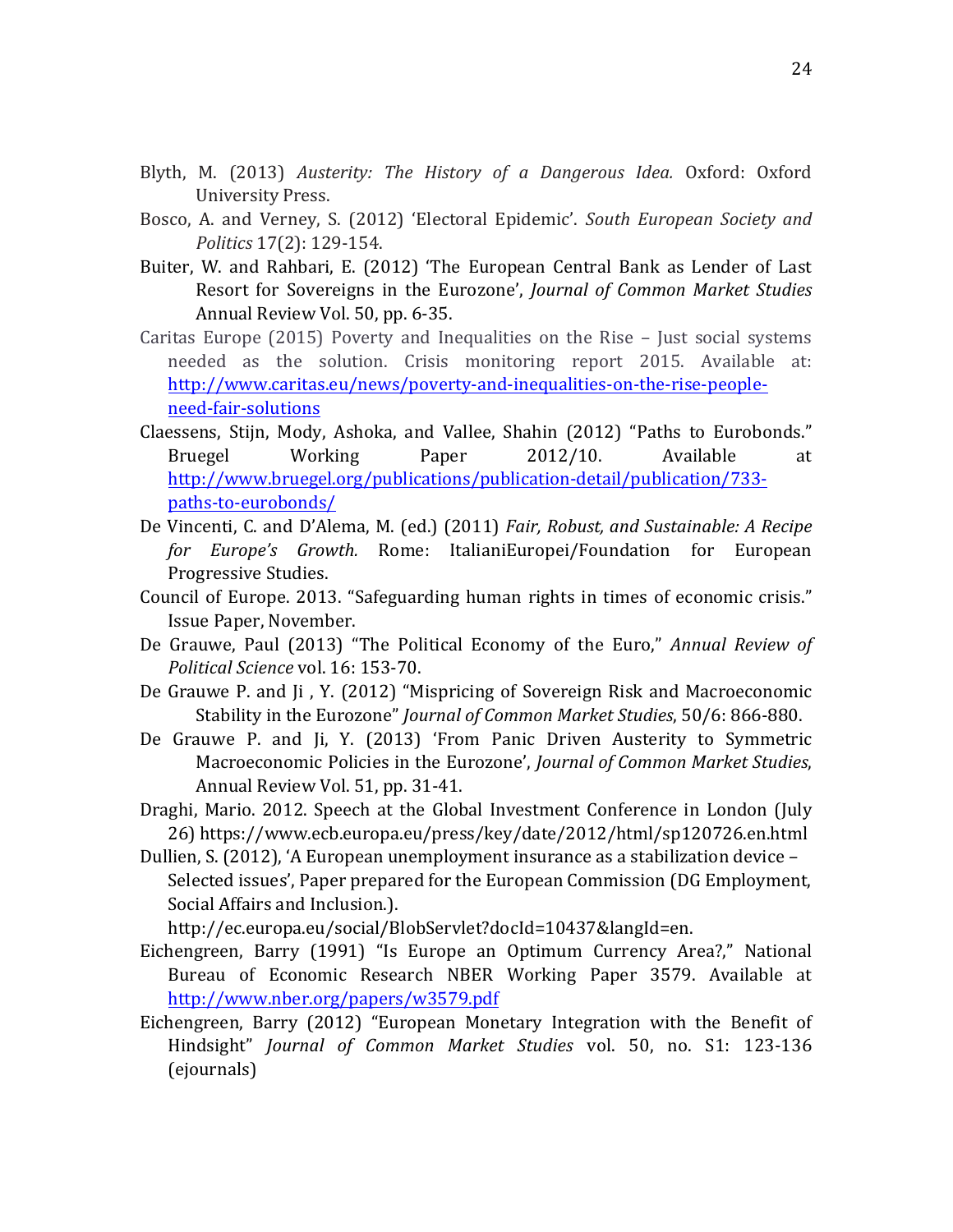Enderlein, H. et al. (2012): *Completing the Euro – A road map towards fiscal union in Europe*. Report of the "Tommaso Padoa-Schioppa Group". Notre Europe Study No. 92. Available at: http://www.notreeurope.eu/media/completingtheeuroreportpadoa-

schioppagroupnejune2012.pdf?pdf=ok ; 

- Enderlein, Henrik, Guttenberg, Lucas and Spiess, Jann (2013) "Blueprint for a cyclical shock insurance in the Euro Area." Notre Europe/Jacques Delors Institute Studies and Reports (September). Available at: http://www.eng.notreeurope.eu/011-16659-Blueprint-for-a-Cyclical-Shock-Insurance-in-the-euroarea.html
- European Commission (2014) Annual Growth Survey 2015, COM(2014)902, Brussels, 28 November.
- European Council (2014) Conclusions 18 December 2014, https://www.consilium.europa.eu/uedocs/cms\_data/docs/pressdata/en/ec/14 6411.pdf.
- European Parliament (2015) The Impact of the Crisis on Fundamental Rights across Member States of the EU: Comparative Analysis. Study prepared for the Committee on Civil Liberties, Justice and Home Affairs of the EP, PE 510.021 2015. Available at: http://statewatch.org/news/2015/mar/ep-study-cris-fr.pdf
- Eurostat (2015) "Unemployment Statistics" Retrieved from: http://ec.europa.eu/eurostat/statisticsexplained/index.php?title=Unemployment\_statistics&oldid=232726
- Fabbrini, S. (2013) 'Intergovernmentalism and its limits', *Comparative Political Studies* Vol. 46, No. 9, pp. 1003-1029.
- Feldstein, Martin (1997) "The Political Economy of the European Economic and Monetary Union: Political Sources of an Economic Liability," National Bureau of Economic Research NBER Working Paper 6150. Available at http://www.nber.org/papers/w6150.pdf
- Frazer, H., Guio, A-C., Marlier, E., Vanhercke, B., Ward, T. (2014), "Putting the fight against poverty and social exclusion at the heart of the EU agenda: A contribution to the Mid-Term Review of the Europe 2020 Strategy", OSE Research Paper No.15, October 2014, 65p. http://www.ose.be/files/publication/OSEPaperSeries/Frazer\_Guio\_Marlier\_ Vanhercke\_Ward\_2014\_OseResearchPaper15.pdf
- Habermas, J. (2011) *Zur Verfassung Europas. Ein Essay* (Berlin: Suhrkamp).
- Henning, Randall and Kessler, Martin (2012) *Fiscal Federalism: US History for Architects of Europe's Fiscal Union* (Brussels: Bruegel). Available at http://www.iie.com/publications/wp/wp12-1.pdf
- IMF (2013) 'Greece: Ex Post Evaluation of Exceptional Access under the 2010 Stand-By Arrangement'. IMF Country Report No. 13/156 (June). Washington D.C.: International Monetary Fund.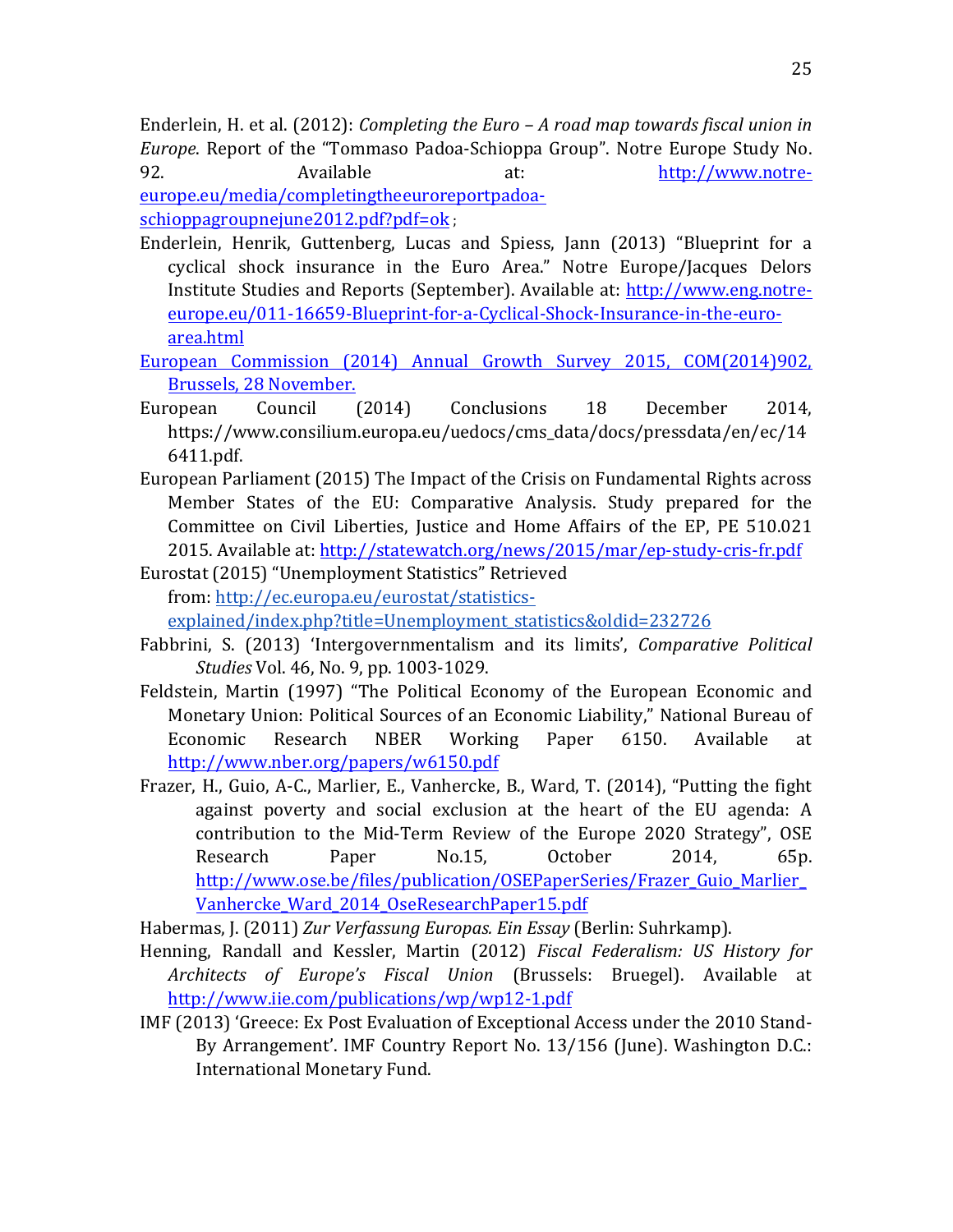- Jabko, Nicolas (2015) "The Crisis of EU Institutions and the Weakness of Economic Governance" in *The Future of the Euro* co-edited by Matthias Matthijs and Mark Blyth. New York: Oxford University Press.
- Jacoby, W. (2015) 'The Timing of Politics and the Politics of Timing.' In Matthijs, M. and Blyth, M. (eds.) *The Future of the Euro.* New York: Oxford University Press, forthcoming.
- Jones, E. (2010) 'Merkel's Folly', *Survival* Vol. 52, No. 3, pp. 21-38.
- Jones, E. (2015a) 'Getting the Story Right.' European Investment Bank Institute, European Debates, No. 5 (January).
- Jones, Erik (2015b) "Forgotten Financial Union: How You Can Have a Euro Crisis without a Euro" in *The Future of the Euro* edited by Mark Blyth and Matthias Matthijs, New York: Oxford University Press.
- Kriesi, H. and Grande, E. (2015) 'Political Debate in a Polarizing Union.' In Cramme, O. and Hobolt, S. (eds.) *Democratic Politics in a European Union under Stress.*Oxford: Oxford University Press, forthcoming.
- Mabbett, Deborah and Schelkle, Waltraud (2014) 'Searching under the lamp-post: the evolution of fiscal surveillance' LES 'Europe in Question' Discussion Paper Series, LEQS Paper no. 75/2014.
- Maduro, Miguel Polares (2012) "A New Governance for the European Union and the Euro: Democracy and Justice." Paper prepared for the Consitutional Affairs Committee of the EP. D-G for Internal Policies, Policy Dept. C, Citizens' Rights and Constitutional Affairs, PE 462-484 (September).
- Mair, Peter (2013) *Ruling the Void: The Hollowing of Western Democracy* London: Verso. Skim all, but read carefully especially Chapter 4.
- Matthijs, Matthias and Blyth, Mark "Why Only Germany Can Fix the Euro: Reading Kindleberger in Berlin" *Foreign Affairs* Nov. 17, 2011. Available at: http://www.foreignaffairs.com/articles/136685/matthias-matthijs-and-markblyth/why-only-germany-can-fix-the-euro
- Mody, Ashoka (2015) "Living Dangerously without a Fiscal Union" *Bruegel Working Paper* 2015/03 (March). Available at: http://www.bruegel.org/download/parent/875-living-dangerously-without-afiscal-union/file/1788-living-dangerously-without-a-fiscal-union/
- Nicolaïi, J.-P. and Valla, N., eds. (2014) 'Rapport. Quelle France dans Dix Ans?'. France Stratégie (June). Available at http://www.strategie.gouv.fr/publications/france-10-ans
- Scharpf, F. W. (1991) Crisis and Choice in European Social Democracy. Ithaca: Cornell University Press.
- Scharpf, F. W. (2012) 'Monetary Union, Fiscal Crisis and the Pre-emption of Democracy'. In Hesse, J. (ed.), Zeitschrift für Staats- und *Europawissenschaften, Vol. 9, No. 2, pp. 163-198.*